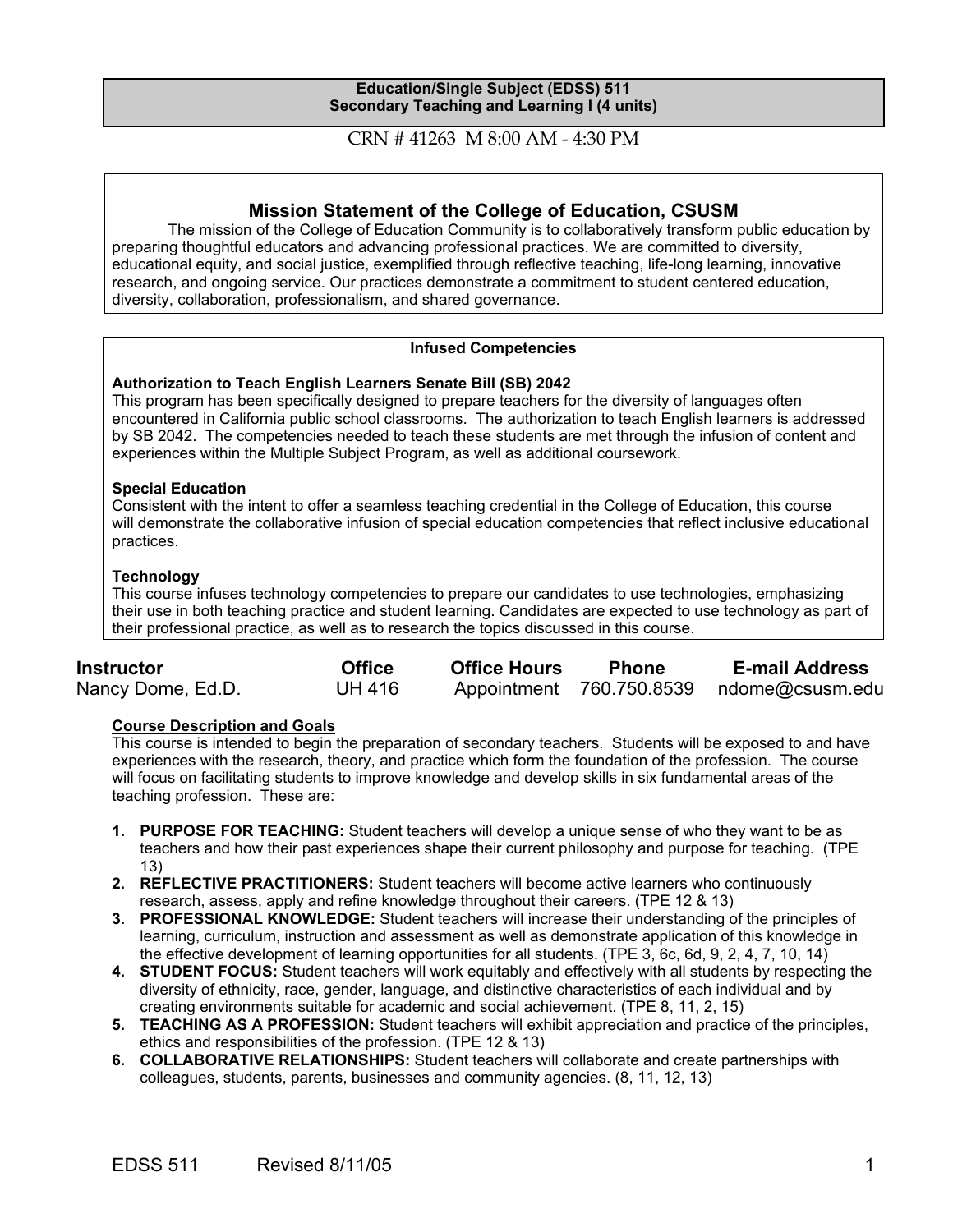# **Teacher Performance Expectations (TPE) Competencies**

This course is designed to help teachers seeking the Single Subject Credential to develop the skills, knowledge, and attitudes necessary to assist schools and districts in implementing effective programs for students. The successful candidate will be able to merge theory and practice in order to realize a comprehensive and extensive educational program for all students. The following TPE's are primarily

addressed in this course (a full version of the TPE descriptions can be downloaded from the CoE webpage: www.csusm.edu--link to the College of Education via the Department Directory):

- TPE 6c Developmentally appropriate practices in grades 9-12
- TPE 6d Engaging and supporting all learners (Student Study Team Assignment)
- TPE 9 Instructional Planning

# **Required Text**

- Borich, G. (1999). *Observation Skills for Effective Teaching.* (3rd ed.). Upper Saddle River, NJ: Prentice-Hall. [shared with EDSS 530, Professor Keating]
- Baldwin, M., Keating, J., Bachman K. (2006). *Teaching in Secondary Schools.* Upper Saddle River, NJ: Merrill.
- Choate, J.S. (2000). *Successful Inclusive Teaching*. (3rd ed.). Needham Heights, MA: Allyn and Bacon. [shared with all courses in the program]
- Course Website: http://courses.csusm.edu (WebCT used for online coursework and communications)
- Bigelow, B. et. al., Eds. (1994). *Rethinking Our Classrooms,* Volume 1. WI.: Rethinking Schools. (ROC)
- Villa, R., and Thousand, J. (2005). *Creating an Inclusive School.* (2<sup>nd</sup> ed.) Alexandria, VA: Association for Supervision and Curriculum Development. [This text is required reading for EDUC 350. If you didn't take this prerequisite class at CSUSM, you'll need to buy and read the book on your own. Reference will be made to it in several courses throughout the year.]
- *www.taskstream.com* (2004) Web page access for assessment/reflection of TPE's and for unit and lesson planning. Subscription required each semester. Will be used by most courses in the program.
- Tomlinson, C. and Eidson, C.. (2005). *Differentiation in Practice: A Resource Guide for Differentiating Curriculum Grades 9-12.* Alexandria, VA.: Association for Supervision & Curriculum Development.

# **Choice Books (choose ONE to read after attending first class)**

- Gardner, H. (2000). *Intelligence Reframed: Multiple Intelligences for the 21st Century.* Basic Books.
- Gruwell, E. (1999). *The Freedom Writers Diary*. Doubleday.
- Kohn, A. (1996). *Beyond Discipline: From Compliance to Community*. Association for Supervision and Curriculum.
- Marzano, R. (2000) *Transforming Classroom Grading.* Association for Supervision & Curriculum Development.
- Pipher, M. (1995). *Reviving Ophelia: Saving the Selves of Adolescent Girls.* Ballantine Books.
- Pollack, W. and Pipher, M. (1999) *Real Boys: Rescuing Our Sons from the Myths of Boyhood*. Owl Books.

# **Other Texts Worth Reading Early in Your Career**

- Fried, R. (1995).*The Passionate Teacher*. Boston, MA: Beacon Press. Nelson, J., Lott, L., & Glenn, H.S. (1997). *Positive Discipline in the Classroom.* (2<sup>nd</sup> ed.). Rocklin, CA: Prima Publishing.
- Palmer, P. *The Courage to Teach*
- Cushman, (2003). Fires in the Bathroom: Advice for Teachers from High School Students. What Kids Can Do, Inc.

# **Accommodation for Disabilities**

Please discuss your needs with the instructor within the first week of the semester & contact Disabled Student Services, 5025A Craven Hall, (760) 750-4905 or (760) 750-4909 (TDD).

# **Plagiarism**

All work submitted for this course should reflect students' efforts. When relying on supporting documents authored by others, cite them clearly and completely using American Psychological Association (APA) manual,  $5<sup>th</sup>$  edition. Failure to do so may result in failure of the course.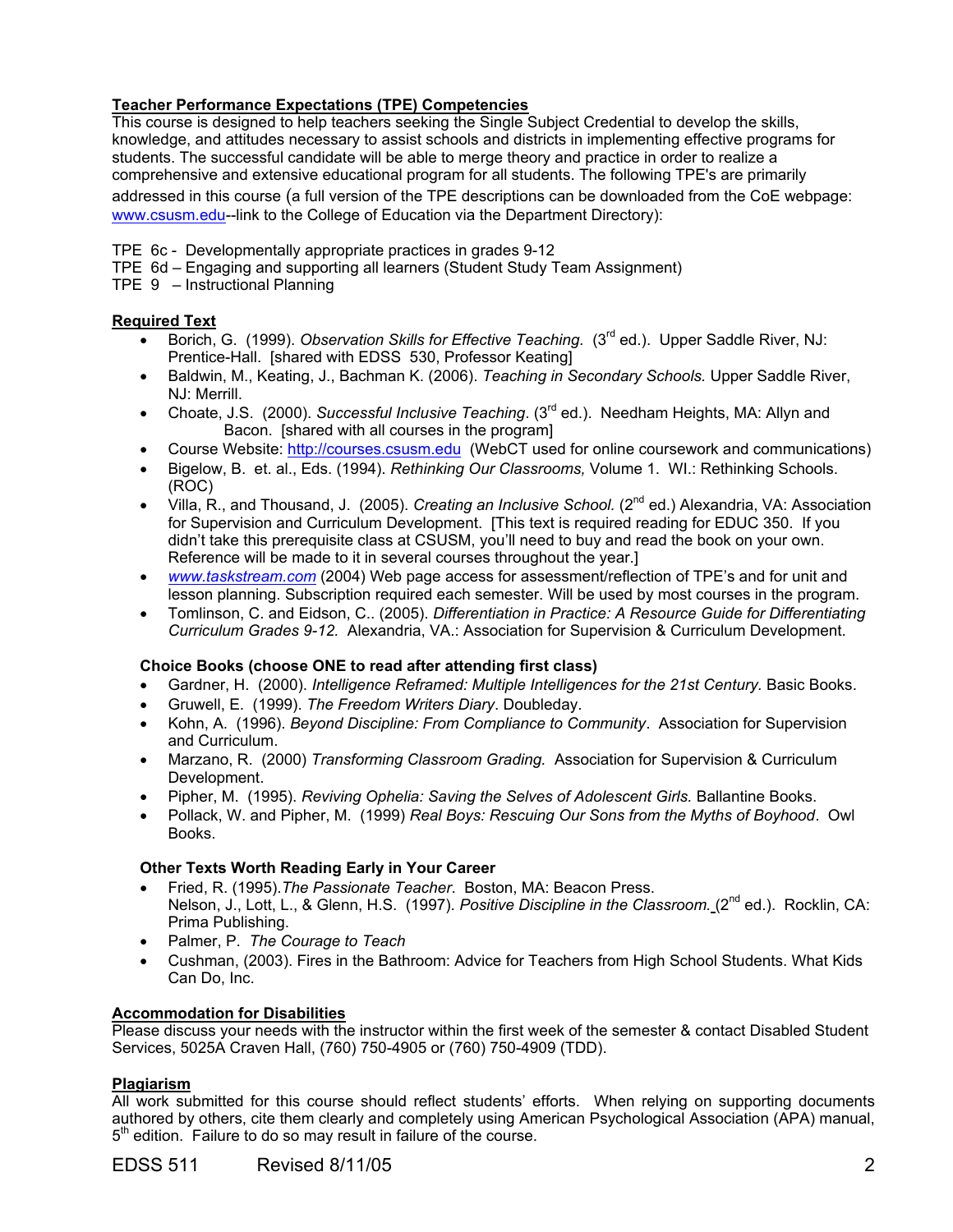### **Grading Policy**

All students will come prepared to class; readings and homework assignments are listed on the dates on which they are due.

All required work is expected to be on time. One grade level will be deducted for each class meeting for which it is late (e.g., an "A" assignment that is submitted one class session late will be marked down to a "B"). Unless prior instructor approval is secured, assignments will not be accepted three class sessions after which they are due. Exceptions will be handled on a case-by-case basis, as determined by the instructor.

It is expected that students will proofread and edit their assignments prior to submission. Students will ensure that the text is error-free (grammar, spelling), and ideas are logically and concisely presented. The assignment's grade will be negatively affected as a result of this oversight. Each written assignment will be graded approximately 80% on content and context (detail, logic, synthesis of information, depth of analysis, etc.), and 20% on mechanics (grammar, syntax, spelling, format, uniformity of citation, etc.). All citations, where appropriate, will use American Psychological Association (APA) format. Consult American Psychological Association (APA) Manual, 5<sup>th</sup> edition for citation guidance.

Grading will also include a component of "professional demeanor." Students will conduct themselves in ways that are generally expected of those who are entering the education profession. This includes but is not limited to:

- On-time arrival to all class sessions;
- Advance preparation of readings and timely submission of assignments;
- Respectful participation in all settings (e.g., whole group, small group, in/outside of class);
- Carefully considered, culturally aware approaches to solution-finding.

| 10 points  |
|------------|
| 10 points  |
| 10 points  |
| 10 points  |
| 15 points  |
| 10 points  |
| 10 points  |
| 5 points   |
| 5 points   |
| 5 points   |
| 10 points  |
| 100 points |
|            |

### **Grading Scale**

| $A = 93 - 100$ | $B+=86-89$          | $C+= 77-79$                  |               |                |
|----------------|---------------------|------------------------------|---------------|----------------|
| $A = 90-92$    | B=83-86<br>B-=80-82 | $C = 73-76$<br>$C - 70 - 72$ | $D = 60 - 69$ | F=59 or lower. |

**Please note assignments are due whether or not you are present in class that day.** 

**While this syllabus is carefully planned, it may be modified at any time in response to the needs and interests of the class.**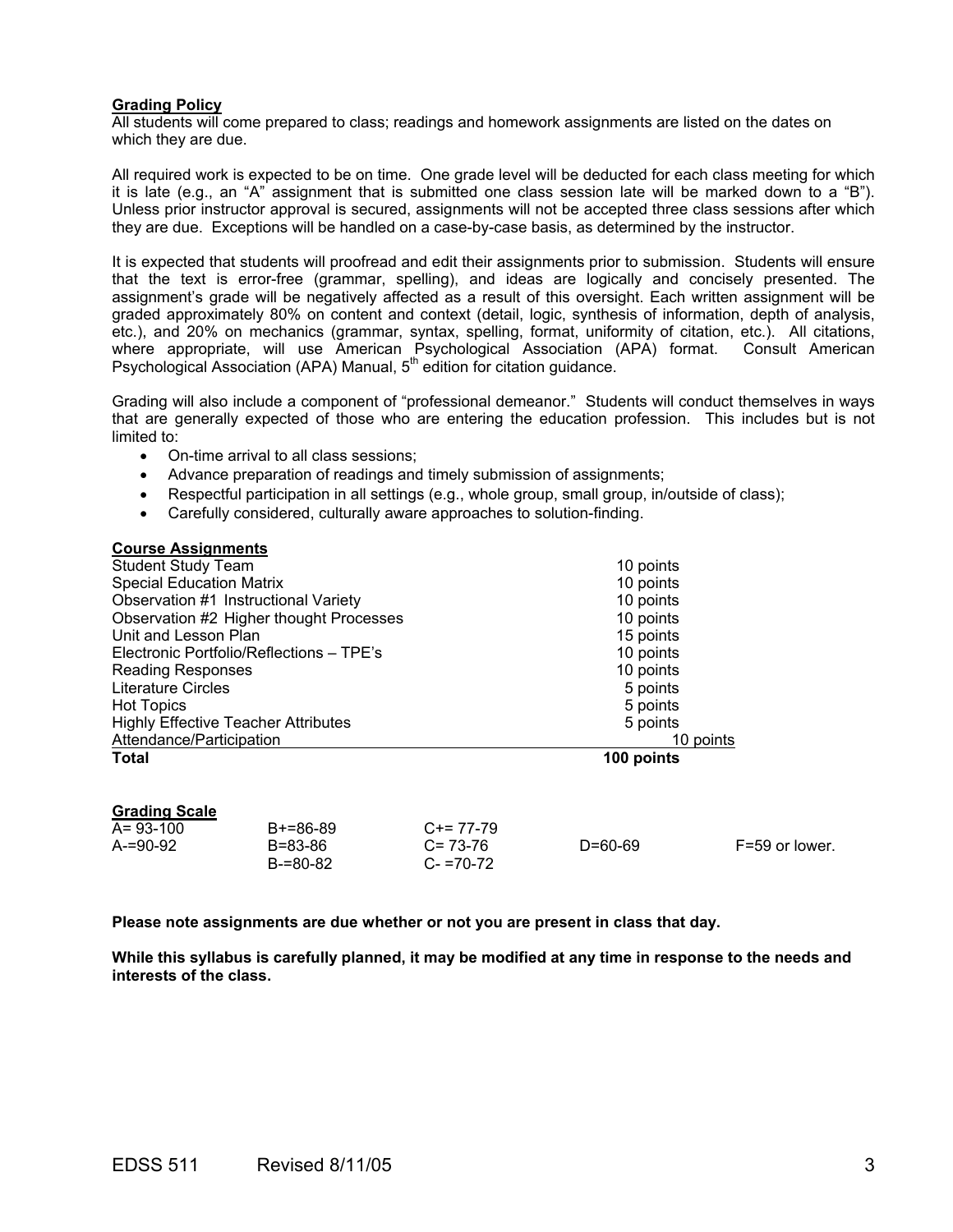# **Course Outline (Timeline Subject to Change pending "Teachable" Moments)**

| <b>Date</b>                   | <b>Topic</b>                                                                                                                                                                                                                                            | <b>Reading / Assignment Due</b>                                                                                                                                                                                                                                                                                                                                                                                                                                  |
|-------------------------------|---------------------------------------------------------------------------------------------------------------------------------------------------------------------------------------------------------------------------------------------------------|------------------------------------------------------------------------------------------------------------------------------------------------------------------------------------------------------------------------------------------------------------------------------------------------------------------------------------------------------------------------------------------------------------------------------------------------------------------|
| Session 1<br>8/29/05          | <b>Course Overview</b><br>Purpose, perceptions, and philosophy<br>of teaching<br><b>CSTP/TPE</b><br><b>Video- Freedom Writers</b><br><b>Hot Topics</b><br>Intro to WebCT<br><b>Directors</b><br>Presentation sign up<br>Set up Literature circle groups | <b>Reading Assignment:</b><br>Syllabus<br>Baldwin: Ch. 1<br>ROC: 4-5, 19-22, 30-33, 35-38, & 50-<br>55<br>To do: Identify your 1st, 2nd, & 3rd<br>choice of books from the "Choice" list<br>to read                                                                                                                                                                                                                                                              |
|                               | <b>Reminder: NCPDF Meeting - Class</b><br>ends at 2pm                                                                                                                                                                                                   | <b>WebCT Entry:</b><br>Reader Response 1: Double-entry<br>journal for one of the readings                                                                                                                                                                                                                                                                                                                                                                        |
|                               |                                                                                                                                                                                                                                                         | <b>Activity: 1.3 (pg 8 in Baldwin)</b>                                                                                                                                                                                                                                                                                                                                                                                                                           |
| Session 2<br>Online<br>9/5/05 | <b>Professional ethics/legal</b><br>responsibilities<br>Democratic and inclusive classrooms<br>Democratic classrooms and<br>adolescents                                                                                                                 | <b>Reading Assignment:</b><br>Choate: Chapter 1<br>"Courage for the Discourage" article<br>on WebCT and pg 16-18 in Baldwin<br>To do: Make margin notes in Choate,<br>highlighting ideas you especially want<br>to remember<br>Create visual response (symbolic or<br>literal) that demonstrates the four<br>areas of the circle. Bring to next class<br>session to discuss and share with<br>peers                                                              |
|                               |                                                                                                                                                                                                                                                         | <b>WebCT Entry:</b><br>Reader Response 2: Reflective<br>writing assignment for "Courage"<br>article (Under "Assignments") Submit<br>paper online via WebCT discussion<br>board. Create your document in<br>Word, then cut and paste it into the<br>body of the e-mail (no attachments,<br>please)<br><b>Activity:</b> Learning for the typical<br>'atypical' student: Begin Disability<br>Matrix, be prepared to show and<br>discuss draft in next class session |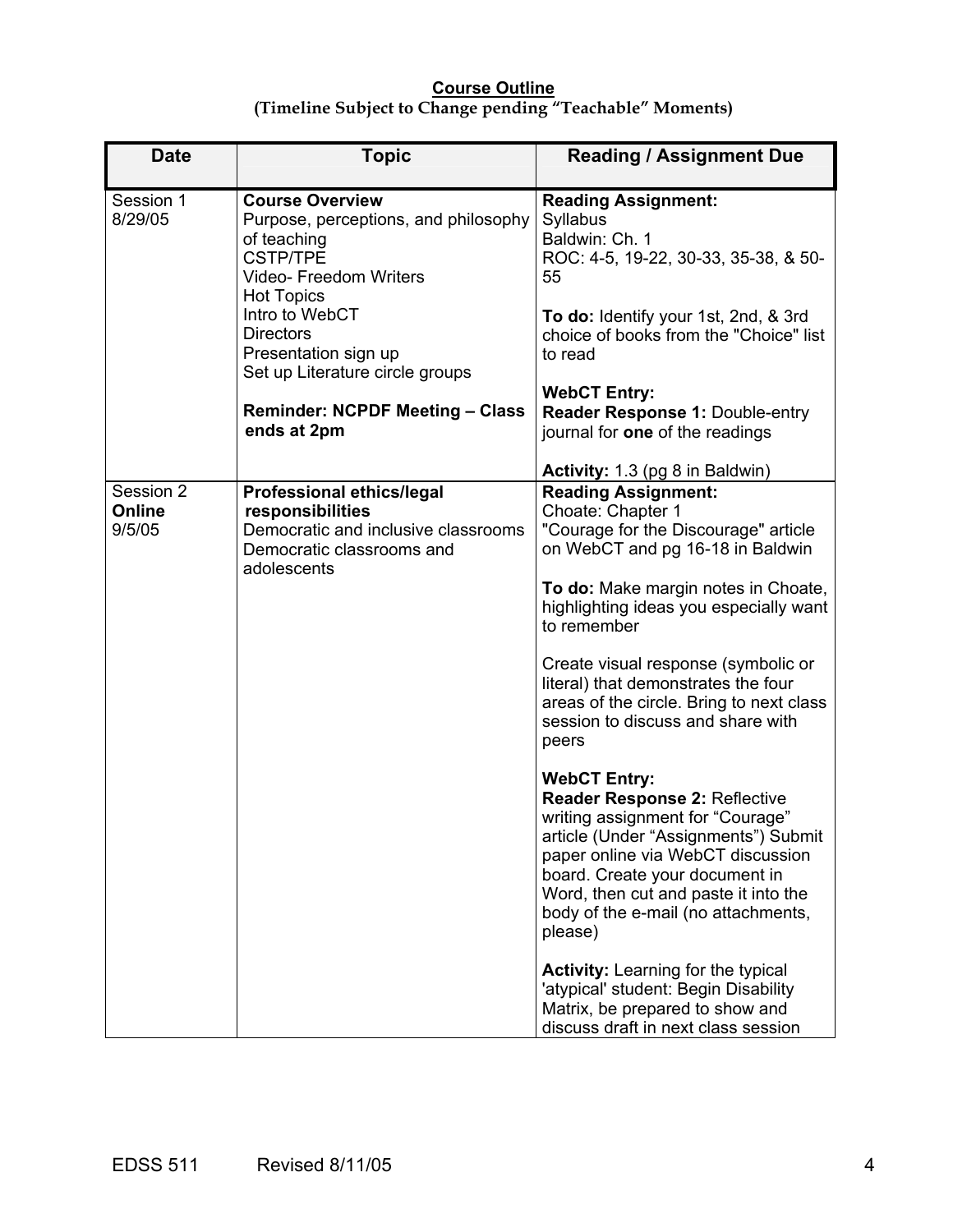| Session 3<br>9/12/05 | <b>Learning and Learning Theories</b><br><b>Hot Topic</b><br>Video - First Day of School<br>Literature circles meet<br>Model Borich observation report<br>Electronic Portfolio - TPE introduction<br>(in class writing activity)<br>Disability Matrix peer review<br>Circle of Courage activity | <b>Reading Assignment:</b><br>Baldwin: Ch. 2<br>ROC: 126-128, 134-135, &178-181<br>Borich: Chapter 7<br>To do: Literature circle - 1st chunk<br>Make margin notes/annotations<br>(written in book or on post-its) for ALL<br>articles and Borich                                                                                                                                                                                                                                                                                                                                                     |
|----------------------|-------------------------------------------------------------------------------------------------------------------------------------------------------------------------------------------------------------------------------------------------------------------------------------------------|------------------------------------------------------------------------------------------------------------------------------------------------------------------------------------------------------------------------------------------------------------------------------------------------------------------------------------------------------------------------------------------------------------------------------------------------------------------------------------------------------------------------------------------------------------------------------------------------------|
|                      |                                                                                                                                                                                                                                                                                                 | <b>WebCT Entry:</b><br>Reader Response 3: Download the<br>free trial version of Inspiration<br>software from www.inspiration.com<br>(do NOT wait until the last minute to<br>do this!) Using this software, create a<br>graphic organizer that helps you to<br>organize the major ideas from<br>Baldwin chapter 2. Upload graphic<br>organizer to discussion board as an<br>attachment and discuss pros and<br>cons to Inspiration in text.                                                                                                                                                          |
| Session 4<br>9/19/05 | <b>Learning and Learning Theories</b><br><b>Hot Topic</b><br>Literature circles meet<br>Attributes evaluation<br>Strategies: The big picture down to<br>lesson plans<br><b>Baldwin activity</b><br>Intro to SST assignment                                                                      | <b>Reading Assignment:</b><br>Choate: Chapter 2<br>Baldwin: Ch. 5<br>To do: Literature circle - 2nd chunk<br>Margin notes/annotations. Be<br>prepared to use for an in-class case<br>study activity<br>Download, review, and bring your<br>content area's frameworks or<br>standards-grades 6-12 (available at<br>www.cde.ca.gov)<br><b>WebCT Entry:</b><br>Reader Response 4: Complete<br>Mission Statement prompt 1 on<br>WebCT discussion board<br>Activity: 5.2 (pg 130 in Baldwin)<br>Bring to class to use for in class<br>activity<br><b>Assignment Due:</b><br>First draft of TPE submission |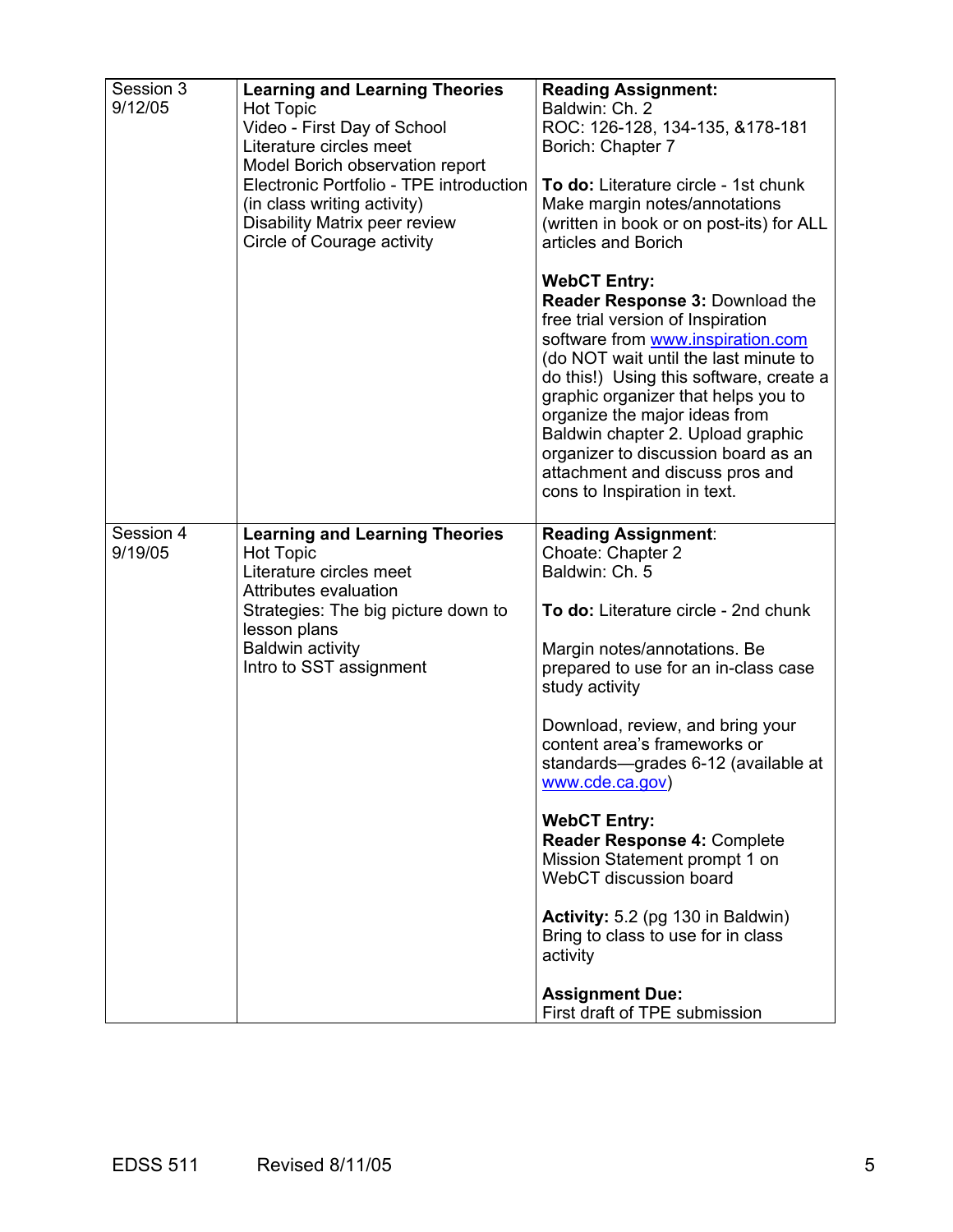| Session 5 | <b>Planning and Instructional</b>   | <b>Reading Assignment:</b>                                  |
|-----------|-------------------------------------|-------------------------------------------------------------|
| 9/26/05   |                                     | Baldwin: Ch. 4                                              |
|           | <b>Strategies</b>                   |                                                             |
|           | <b>Hot Topic</b>                    | Borich: Chapter 8                                           |
|           | <b>Classroom Management</b>         |                                                             |
|           | "Chauncy High" activity             | To do: Create a two-column list with                        |
|           | Discussion on teacher/student       | one column labeled "Student-                                |
|           | centered activities                 | centered activities" and the other                          |
|           | Unit Plan Development               | labeled "Teacher-centered activities."                      |
|           |                                     | While you read, make a list of                              |
|           |                                     | strategies in each column. Put a star                       |
|           |                                     | next to those you particularly want to                      |
|           |                                     | use in your planning because they                           |
|           |                                     | are especially effective in your                            |
|           |                                     | discipline. Put a ? next to those                           |
|           |                                     | strategies you want to discuss with                         |
|           |                                     | someone else for greater clarity.                           |
|           |                                     | Bring to class.                                             |
|           |                                     |                                                             |
|           |                                     | Bring all your planning work to class<br>for your unit plan |
|           |                                     |                                                             |
|           |                                     | <b>WebCT Entry:</b>                                         |
|           |                                     | Reader Response 5: Complete                                 |
|           |                                     | Mission Statement prompt 2 on                               |
|           |                                     | WebCT discussion board                                      |
|           |                                     |                                                             |
|           |                                     | <b>Assignments Due:</b>                                     |
|           |                                     | Observation report #1                                       |
| Session 6 | <b>Planning and Differentiating</b> | <b>Reading Assignment:</b>                                  |
| 10/3/05   | instruction                         | Choate: Chapter 3                                           |
|           | <b>Hot Topic</b>                    | Villa Thousand: Ch. 6                                       |
|           | Literature Circles meet             | ROC: Choose any two articles from                           |
|           | Assign Assessment groups            | pages 68-124                                                |
|           |                                     | Borich: Chapter 12                                          |
|           |                                     | To do: Literature circle – 3rd chunk                        |
|           |                                     | <b>WebCT Entry:</b>                                         |
|           |                                     | Reader Response 6: Reflective                               |
|           |                                     | response to the two articles                                |
|           |                                     | describing implications for your own                        |
|           |                                     | teaching-what do these articles offer                       |
|           |                                     | you or make you consider, and why is                        |
|           |                                     | that important?                                             |
|           |                                     |                                                             |
|           |                                     | <b>Assignments Due:</b>                                     |
|           |                                     | Observation report #2                                       |
|           |                                     | <b>Disability Matrix</b>                                    |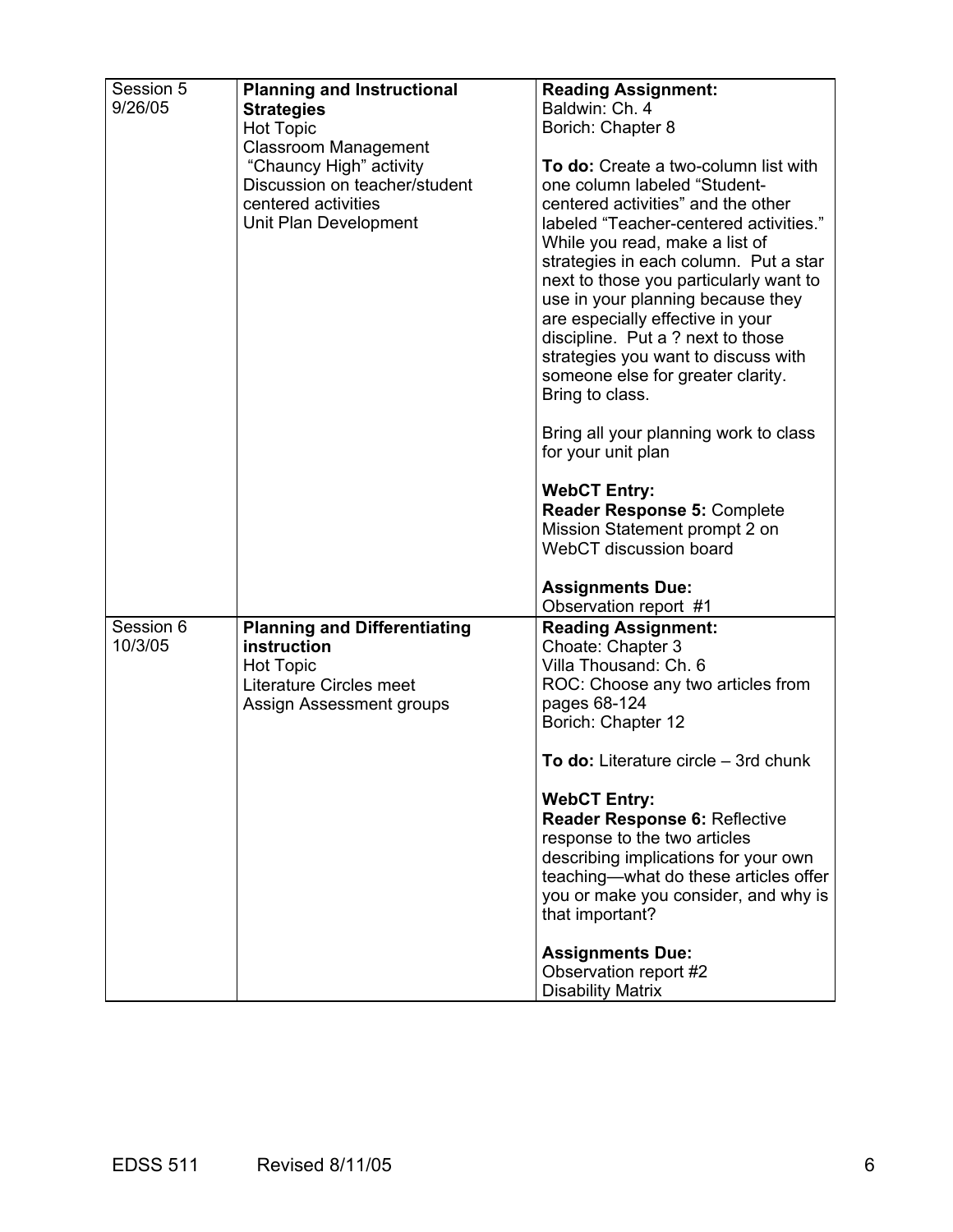| ROC: 171-175<br>10/10/05<br>and tools<br>Baldwin: Ch. 3<br><b>Hot Topic</b><br><b>Assessment Activity</b><br>Unit Plan feedback<br>To do:<br>1) Visit the state's assessment<br>website:<br>www.cde.ca.gov/statetests/star/ and<br>read and review information about<br>the STAR<br>2) The parent packet is at<br>www.cde.ca.gov/ta/tg/sr/documents/s<br>tar04infopkt.pdf It is an Adobe<br>Acrobat document.<br>3) The sample student report is at<br>www.cde.ca.gov/nr/re/ht/documents/n<br>ewstarreport.pdf It is also an Adobe<br>Acrobat document. Print the<br>student report and bring to class.<br>4) The CAHSEE overview is at:<br>www.cde.ca.gov/ta/<br>Read the "Program Overview" and<br>skim the other links to find other<br>interesting information such as<br>sample questions, results, etc.<br>Bring in rough draft of unit plan for<br>feedback and work.<br><b>WebCT Entry:</b><br>Reader Response 7: Complete<br>Mission Statement prompt 3 on<br>WebCT discussion board<br>Activity: using your own unit plan<br>and lesson plans, do the following:<br>1. Choose two specific objectives<br>from a lesson plan.<br>2. For each objective, identify a<br>"traditional" means of<br>assessment you might use to<br>measure accomplishment of that<br>objective, and identify an<br>"authentic" means of assessment<br>you might use to measure<br>accomplishment of that objective.<br>Develop a rough draft 3-column list of<br>criteria that describes what a student<br>would need to do/achieve in order to<br>earn an A, B, or C in your class (think<br>beyond just an accumulation of<br>points; what learning<br>accomplishments would a student<br>need to demonstrate in order to earn<br>an A, B, C?<br>Revised 8/11/05<br><del>LDSS 511</del> | Session 7 | <b>Processing Assessment options</b> | <b>Reading Assignment:</b> |
|--------------------------------------------------------------------------------------------------------------------------------------------------------------------------------------------------------------------------------------------------------------------------------------------------------------------------------------------------------------------------------------------------------------------------------------------------------------------------------------------------------------------------------------------------------------------------------------------------------------------------------------------------------------------------------------------------------------------------------------------------------------------------------------------------------------------------------------------------------------------------------------------------------------------------------------------------------------------------------------------------------------------------------------------------------------------------------------------------------------------------------------------------------------------------------------------------------------------------------------------------------------------------------------------------------------------------------------------------------------------------------------------------------------------------------------------------------------------------------------------------------------------------------------------------------------------------------------------------------------------------------------------------------------------------------------------------------------------------------------------------------------------------------|-----------|--------------------------------------|----------------------------|
|                                                                                                                                                                                                                                                                                                                                                                                                                                                                                                                                                                                                                                                                                                                                                                                                                                                                                                                                                                                                                                                                                                                                                                                                                                                                                                                                                                                                                                                                                                                                                                                                                                                                                                                                                                                |           |                                      |                            |
|                                                                                                                                                                                                                                                                                                                                                                                                                                                                                                                                                                                                                                                                                                                                                                                                                                                                                                                                                                                                                                                                                                                                                                                                                                                                                                                                                                                                                                                                                                                                                                                                                                                                                                                                                                                |           |                                      |                            |
|                                                                                                                                                                                                                                                                                                                                                                                                                                                                                                                                                                                                                                                                                                                                                                                                                                                                                                                                                                                                                                                                                                                                                                                                                                                                                                                                                                                                                                                                                                                                                                                                                                                                                                                                                                                |           |                                      |                            |
|                                                                                                                                                                                                                                                                                                                                                                                                                                                                                                                                                                                                                                                                                                                                                                                                                                                                                                                                                                                                                                                                                                                                                                                                                                                                                                                                                                                                                                                                                                                                                                                                                                                                                                                                                                                |           |                                      |                            |
|                                                                                                                                                                                                                                                                                                                                                                                                                                                                                                                                                                                                                                                                                                                                                                                                                                                                                                                                                                                                                                                                                                                                                                                                                                                                                                                                                                                                                                                                                                                                                                                                                                                                                                                                                                                |           |                                      |                            |
|                                                                                                                                                                                                                                                                                                                                                                                                                                                                                                                                                                                                                                                                                                                                                                                                                                                                                                                                                                                                                                                                                                                                                                                                                                                                                                                                                                                                                                                                                                                                                                                                                                                                                                                                                                                |           |                                      |                            |
|                                                                                                                                                                                                                                                                                                                                                                                                                                                                                                                                                                                                                                                                                                                                                                                                                                                                                                                                                                                                                                                                                                                                                                                                                                                                                                                                                                                                                                                                                                                                                                                                                                                                                                                                                                                |           |                                      |                            |
|                                                                                                                                                                                                                                                                                                                                                                                                                                                                                                                                                                                                                                                                                                                                                                                                                                                                                                                                                                                                                                                                                                                                                                                                                                                                                                                                                                                                                                                                                                                                                                                                                                                                                                                                                                                |           |                                      |                            |
|                                                                                                                                                                                                                                                                                                                                                                                                                                                                                                                                                                                                                                                                                                                                                                                                                                                                                                                                                                                                                                                                                                                                                                                                                                                                                                                                                                                                                                                                                                                                                                                                                                                                                                                                                                                |           |                                      |                            |
|                                                                                                                                                                                                                                                                                                                                                                                                                                                                                                                                                                                                                                                                                                                                                                                                                                                                                                                                                                                                                                                                                                                                                                                                                                                                                                                                                                                                                                                                                                                                                                                                                                                                                                                                                                                |           |                                      |                            |
|                                                                                                                                                                                                                                                                                                                                                                                                                                                                                                                                                                                                                                                                                                                                                                                                                                                                                                                                                                                                                                                                                                                                                                                                                                                                                                                                                                                                                                                                                                                                                                                                                                                                                                                                                                                |           |                                      |                            |
|                                                                                                                                                                                                                                                                                                                                                                                                                                                                                                                                                                                                                                                                                                                                                                                                                                                                                                                                                                                                                                                                                                                                                                                                                                                                                                                                                                                                                                                                                                                                                                                                                                                                                                                                                                                |           |                                      |                            |
|                                                                                                                                                                                                                                                                                                                                                                                                                                                                                                                                                                                                                                                                                                                                                                                                                                                                                                                                                                                                                                                                                                                                                                                                                                                                                                                                                                                                                                                                                                                                                                                                                                                                                                                                                                                |           |                                      |                            |
|                                                                                                                                                                                                                                                                                                                                                                                                                                                                                                                                                                                                                                                                                                                                                                                                                                                                                                                                                                                                                                                                                                                                                                                                                                                                                                                                                                                                                                                                                                                                                                                                                                                                                                                                                                                |           |                                      |                            |
|                                                                                                                                                                                                                                                                                                                                                                                                                                                                                                                                                                                                                                                                                                                                                                                                                                                                                                                                                                                                                                                                                                                                                                                                                                                                                                                                                                                                                                                                                                                                                                                                                                                                                                                                                                                |           |                                      |                            |
|                                                                                                                                                                                                                                                                                                                                                                                                                                                                                                                                                                                                                                                                                                                                                                                                                                                                                                                                                                                                                                                                                                                                                                                                                                                                                                                                                                                                                                                                                                                                                                                                                                                                                                                                                                                |           |                                      |                            |
|                                                                                                                                                                                                                                                                                                                                                                                                                                                                                                                                                                                                                                                                                                                                                                                                                                                                                                                                                                                                                                                                                                                                                                                                                                                                                                                                                                                                                                                                                                                                                                                                                                                                                                                                                                                |           |                                      |                            |
|                                                                                                                                                                                                                                                                                                                                                                                                                                                                                                                                                                                                                                                                                                                                                                                                                                                                                                                                                                                                                                                                                                                                                                                                                                                                                                                                                                                                                                                                                                                                                                                                                                                                                                                                                                                |           |                                      |                            |
|                                                                                                                                                                                                                                                                                                                                                                                                                                                                                                                                                                                                                                                                                                                                                                                                                                                                                                                                                                                                                                                                                                                                                                                                                                                                                                                                                                                                                                                                                                                                                                                                                                                                                                                                                                                |           |                                      |                            |
|                                                                                                                                                                                                                                                                                                                                                                                                                                                                                                                                                                                                                                                                                                                                                                                                                                                                                                                                                                                                                                                                                                                                                                                                                                                                                                                                                                                                                                                                                                                                                                                                                                                                                                                                                                                |           |                                      |                            |
|                                                                                                                                                                                                                                                                                                                                                                                                                                                                                                                                                                                                                                                                                                                                                                                                                                                                                                                                                                                                                                                                                                                                                                                                                                                                                                                                                                                                                                                                                                                                                                                                                                                                                                                                                                                |           |                                      |                            |
|                                                                                                                                                                                                                                                                                                                                                                                                                                                                                                                                                                                                                                                                                                                                                                                                                                                                                                                                                                                                                                                                                                                                                                                                                                                                                                                                                                                                                                                                                                                                                                                                                                                                                                                                                                                |           |                                      |                            |
|                                                                                                                                                                                                                                                                                                                                                                                                                                                                                                                                                                                                                                                                                                                                                                                                                                                                                                                                                                                                                                                                                                                                                                                                                                                                                                                                                                                                                                                                                                                                                                                                                                                                                                                                                                                |           |                                      |                            |
|                                                                                                                                                                                                                                                                                                                                                                                                                                                                                                                                                                                                                                                                                                                                                                                                                                                                                                                                                                                                                                                                                                                                                                                                                                                                                                                                                                                                                                                                                                                                                                                                                                                                                                                                                                                |           |                                      |                            |
|                                                                                                                                                                                                                                                                                                                                                                                                                                                                                                                                                                                                                                                                                                                                                                                                                                                                                                                                                                                                                                                                                                                                                                                                                                                                                                                                                                                                                                                                                                                                                                                                                                                                                                                                                                                |           |                                      |                            |
|                                                                                                                                                                                                                                                                                                                                                                                                                                                                                                                                                                                                                                                                                                                                                                                                                                                                                                                                                                                                                                                                                                                                                                                                                                                                                                                                                                                                                                                                                                                                                                                                                                                                                                                                                                                |           |                                      |                            |
|                                                                                                                                                                                                                                                                                                                                                                                                                                                                                                                                                                                                                                                                                                                                                                                                                                                                                                                                                                                                                                                                                                                                                                                                                                                                                                                                                                                                                                                                                                                                                                                                                                                                                                                                                                                |           |                                      |                            |
|                                                                                                                                                                                                                                                                                                                                                                                                                                                                                                                                                                                                                                                                                                                                                                                                                                                                                                                                                                                                                                                                                                                                                                                                                                                                                                                                                                                                                                                                                                                                                                                                                                                                                                                                                                                |           |                                      |                            |
|                                                                                                                                                                                                                                                                                                                                                                                                                                                                                                                                                                                                                                                                                                                                                                                                                                                                                                                                                                                                                                                                                                                                                                                                                                                                                                                                                                                                                                                                                                                                                                                                                                                                                                                                                                                |           |                                      |                            |
|                                                                                                                                                                                                                                                                                                                                                                                                                                                                                                                                                                                                                                                                                                                                                                                                                                                                                                                                                                                                                                                                                                                                                                                                                                                                                                                                                                                                                                                                                                                                                                                                                                                                                                                                                                                |           |                                      |                            |
|                                                                                                                                                                                                                                                                                                                                                                                                                                                                                                                                                                                                                                                                                                                                                                                                                                                                                                                                                                                                                                                                                                                                                                                                                                                                                                                                                                                                                                                                                                                                                                                                                                                                                                                                                                                |           |                                      |                            |
|                                                                                                                                                                                                                                                                                                                                                                                                                                                                                                                                                                                                                                                                                                                                                                                                                                                                                                                                                                                                                                                                                                                                                                                                                                                                                                                                                                                                                                                                                                                                                                                                                                                                                                                                                                                |           |                                      |                            |
|                                                                                                                                                                                                                                                                                                                                                                                                                                                                                                                                                                                                                                                                                                                                                                                                                                                                                                                                                                                                                                                                                                                                                                                                                                                                                                                                                                                                                                                                                                                                                                                                                                                                                                                                                                                |           |                                      |                            |
|                                                                                                                                                                                                                                                                                                                                                                                                                                                                                                                                                                                                                                                                                                                                                                                                                                                                                                                                                                                                                                                                                                                                                                                                                                                                                                                                                                                                                                                                                                                                                                                                                                                                                                                                                                                |           |                                      |                            |
|                                                                                                                                                                                                                                                                                                                                                                                                                                                                                                                                                                                                                                                                                                                                                                                                                                                                                                                                                                                                                                                                                                                                                                                                                                                                                                                                                                                                                                                                                                                                                                                                                                                                                                                                                                                |           |                                      |                            |
|                                                                                                                                                                                                                                                                                                                                                                                                                                                                                                                                                                                                                                                                                                                                                                                                                                                                                                                                                                                                                                                                                                                                                                                                                                                                                                                                                                                                                                                                                                                                                                                                                                                                                                                                                                                |           |                                      |                            |
|                                                                                                                                                                                                                                                                                                                                                                                                                                                                                                                                                                                                                                                                                                                                                                                                                                                                                                                                                                                                                                                                                                                                                                                                                                                                                                                                                                                                                                                                                                                                                                                                                                                                                                                                                                                |           |                                      |                            |
|                                                                                                                                                                                                                                                                                                                                                                                                                                                                                                                                                                                                                                                                                                                                                                                                                                                                                                                                                                                                                                                                                                                                                                                                                                                                                                                                                                                                                                                                                                                                                                                                                                                                                                                                                                                |           |                                      |                            |
|                                                                                                                                                                                                                                                                                                                                                                                                                                                                                                                                                                                                                                                                                                                                                                                                                                                                                                                                                                                                                                                                                                                                                                                                                                                                                                                                                                                                                                                                                                                                                                                                                                                                                                                                                                                |           |                                      |                            |
|                                                                                                                                                                                                                                                                                                                                                                                                                                                                                                                                                                                                                                                                                                                                                                                                                                                                                                                                                                                                                                                                                                                                                                                                                                                                                                                                                                                                                                                                                                                                                                                                                                                                                                                                                                                |           |                                      |                            |
|                                                                                                                                                                                                                                                                                                                                                                                                                                                                                                                                                                                                                                                                                                                                                                                                                                                                                                                                                                                                                                                                                                                                                                                                                                                                                                                                                                                                                                                                                                                                                                                                                                                                                                                                                                                |           |                                      |                            |
|                                                                                                                                                                                                                                                                                                                                                                                                                                                                                                                                                                                                                                                                                                                                                                                                                                                                                                                                                                                                                                                                                                                                                                                                                                                                                                                                                                                                                                                                                                                                                                                                                                                                                                                                                                                |           |                                      |                            |
|                                                                                                                                                                                                                                                                                                                                                                                                                                                                                                                                                                                                                                                                                                                                                                                                                                                                                                                                                                                                                                                                                                                                                                                                                                                                                                                                                                                                                                                                                                                                                                                                                                                                                                                                                                                |           |                                      |                            |
|                                                                                                                                                                                                                                                                                                                                                                                                                                                                                                                                                                                                                                                                                                                                                                                                                                                                                                                                                                                                                                                                                                                                                                                                                                                                                                                                                                                                                                                                                                                                                                                                                                                                                                                                                                                |           |                                      |                            |
|                                                                                                                                                                                                                                                                                                                                                                                                                                                                                                                                                                                                                                                                                                                                                                                                                                                                                                                                                                                                                                                                                                                                                                                                                                                                                                                                                                                                                                                                                                                                                                                                                                                                                                                                                                                |           |                                      |                            |
|                                                                                                                                                                                                                                                                                                                                                                                                                                                                                                                                                                                                                                                                                                                                                                                                                                                                                                                                                                                                                                                                                                                                                                                                                                                                                                                                                                                                                                                                                                                                                                                                                                                                                                                                                                                |           |                                      |                            |
|                                                                                                                                                                                                                                                                                                                                                                                                                                                                                                                                                                                                                                                                                                                                                                                                                                                                                                                                                                                                                                                                                                                                                                                                                                                                                                                                                                                                                                                                                                                                                                                                                                                                                                                                                                                |           |                                      |                            |
|                                                                                                                                                                                                                                                                                                                                                                                                                                                                                                                                                                                                                                                                                                                                                                                                                                                                                                                                                                                                                                                                                                                                                                                                                                                                                                                                                                                                                                                                                                                                                                                                                                                                                                                                                                                |           |                                      |                            |
|                                                                                                                                                                                                                                                                                                                                                                                                                                                                                                                                                                                                                                                                                                                                                                                                                                                                                                                                                                                                                                                                                                                                                                                                                                                                                                                                                                                                                                                                                                                                                                                                                                                                                                                                                                                |           |                                      |                            |
|                                                                                                                                                                                                                                                                                                                                                                                                                                                                                                                                                                                                                                                                                                                                                                                                                                                                                                                                                                                                                                                                                                                                                                                                                                                                                                                                                                                                                                                                                                                                                                                                                                                                                                                                                                                |           |                                      |                            |
|                                                                                                                                                                                                                                                                                                                                                                                                                                                                                                                                                                                                                                                                                                                                                                                                                                                                                                                                                                                                                                                                                                                                                                                                                                                                                                                                                                                                                                                                                                                                                                                                                                                                                                                                                                                |           |                                      |                            |
|                                                                                                                                                                                                                                                                                                                                                                                                                                                                                                                                                                                                                                                                                                                                                                                                                                                                                                                                                                                                                                                                                                                                                                                                                                                                                                                                                                                                                                                                                                                                                                                                                                                                                                                                                                                |           |                                      |                            |
|                                                                                                                                                                                                                                                                                                                                                                                                                                                                                                                                                                                                                                                                                                                                                                                                                                                                                                                                                                                                                                                                                                                                                                                                                                                                                                                                                                                                                                                                                                                                                                                                                                                                                                                                                                                |           |                                      |                            |
|                                                                                                                                                                                                                                                                                                                                                                                                                                                                                                                                                                                                                                                                                                                                                                                                                                                                                                                                                                                                                                                                                                                                                                                                                                                                                                                                                                                                                                                                                                                                                                                                                                                                                                                                                                                |           |                                      |                            |
|                                                                                                                                                                                                                                                                                                                                                                                                                                                                                                                                                                                                                                                                                                                                                                                                                                                                                                                                                                                                                                                                                                                                                                                                                                                                                                                                                                                                                                                                                                                                                                                                                                                                                                                                                                                |           |                                      |                            |
|                                                                                                                                                                                                                                                                                                                                                                                                                                                                                                                                                                                                                                                                                                                                                                                                                                                                                                                                                                                                                                                                                                                                                                                                                                                                                                                                                                                                                                                                                                                                                                                                                                                                                                                                                                                |           |                                      |                            |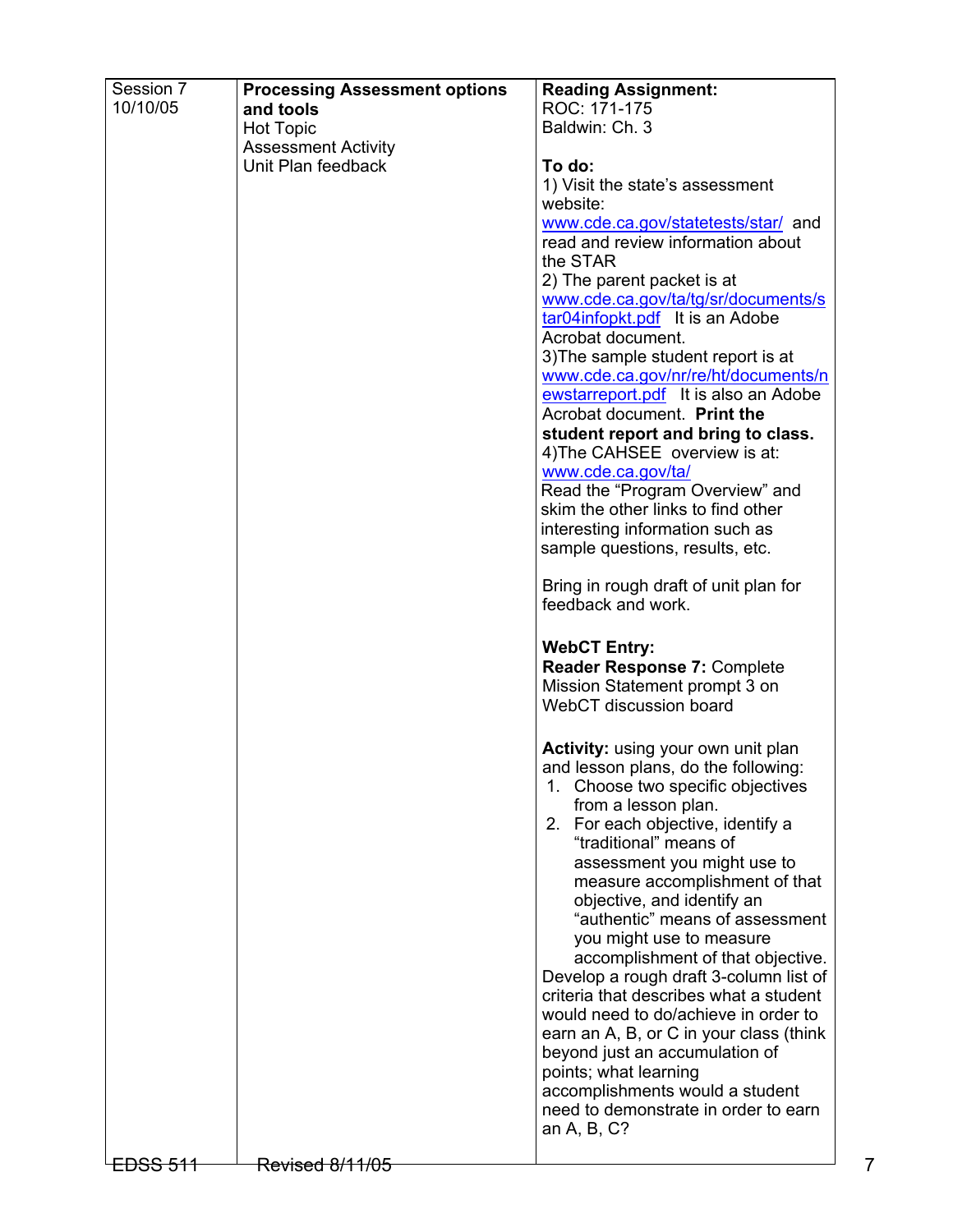| Session 8<br>10/17/05 | Literature circles and presentations<br>Philosophy/belief statement wrap up<br>Making the transition to student<br>teaching | To do: Bring EDUC 350 (or<br>equivalent) philosophy of<br>teaching/belief statements to class.                                                                                                                                                                                                                                                  |
|-----------------------|-----------------------------------------------------------------------------------------------------------------------------|-------------------------------------------------------------------------------------------------------------------------------------------------------------------------------------------------------------------------------------------------------------------------------------------------------------------------------------------------|
|                       | SST presentation                                                                                                            | Literature circle: Last chunk                                                                                                                                                                                                                                                                                                                   |
|                       |                                                                                                                             | Literature Circle Presentation: Using<br>your choice book notes, identify 5-10<br>key points you think your cohort<br>members should know from your<br>book-what are the major "learnings"<br>you would like to share with the<br>whole class? Bring in your choice<br>book notes and list to be used for<br>discussion and class presentation. |
|                       |                                                                                                                             | <b>WebCT Entry:</b><br><b>Reader Response 8: Complete</b>                                                                                                                                                                                                                                                                                       |
|                       |                                                                                                                             | Mission Statement prompt 3 on<br>WebCT discussion board                                                                                                                                                                                                                                                                                         |
|                       |                                                                                                                             | <b>Assignments Due:</b>                                                                                                                                                                                                                                                                                                                         |
|                       |                                                                                                                             | <b>SST</b> presentation<br>Unit plan                                                                                                                                                                                                                                                                                                            |
|                       |                                                                                                                             | <b>TPE Submissions</b>                                                                                                                                                                                                                                                                                                                          |
|                       |                                                                                                                             | Course self-evaluation                                                                                                                                                                                                                                                                                                                          |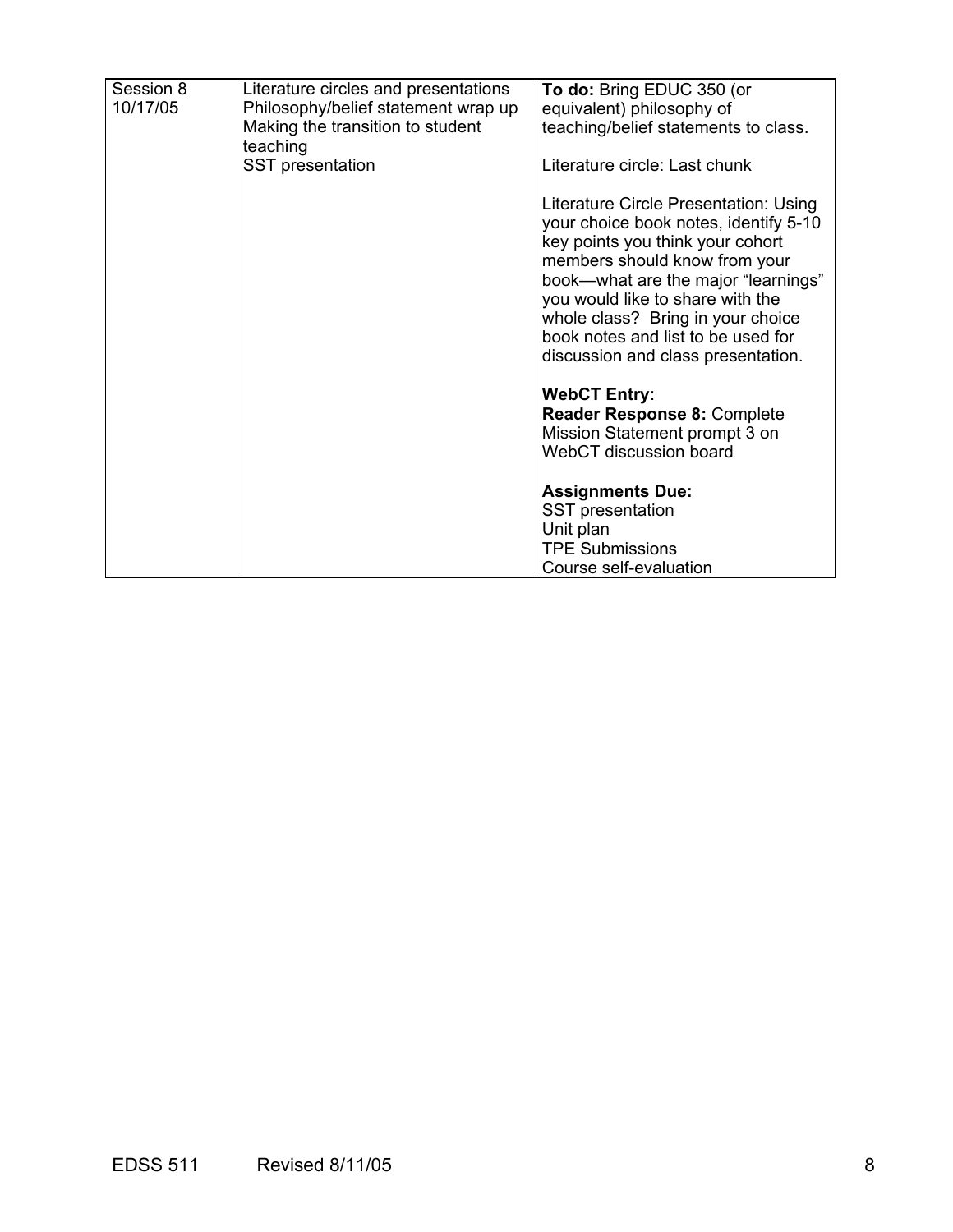**Learner Objectives:** Knowledge of the general education pre-referral process, which is a responsibility of the classroom teacher, and which serves as a method for addressing children's special learning needs PRIOR to referral for special education services.

**Assessment:** Students apply their knowledge of the Student Study team process by planning and performing a mock SST that includes the roles of specified SST members; by reviewing and addressing options for meeting the needs of students with special learning needs; and by examining and reflecting on the use of pre-referral strategies to resolve problems prior to formal referrals for special education services.

| <b>Resource(s):</b>            | Title and necessary information:                                                                                                                                                                                                                                                                             |
|--------------------------------|--------------------------------------------------------------------------------------------------------------------------------------------------------------------------------------------------------------------------------------------------------------------------------------------------------------|
| Textbook/pages                 | Choate, J.S. (2000) Successful inclusive teaching: Proven ways to detect and<br>correct special needs $(3^{rd}$ ed.) Boston: Allyn & Bacon. (ISBN 0-205-30621-7)<br>Chapter 1 & 16                                                                                                                           |
| Supplemental Print<br>Material | SST Lecturette by Jacqueline Thousand, Professor, CSUSM, College of Education                                                                                                                                                                                                                                |
| Video/segment                  | Video Segment # 1 "Promoting Success for All Students" The Inclusion Series<br>(1998) Weland Prods/KCET and Allyn & Bacon. (ISBN 0-205-29111-2)<br>Video Segment # 3 "Working Together - The Collaborative Process" The Inclusion<br>Series (1998) Weland Prods/KCET and Allyn & Bacon. (ISBN 0-205-29111-2) |

# **TASK AND GUIDELINES**

# **Context**

The Student Study Team (SST) process is a general education function and general education teacher responsibility. It is a state-mandated prevention and intervention process and structure that must exist at every California school. The SST process is designed to address students' learning needs PRIOR to even thinking about referral for special education assessment. Some disabilities are more obvious and present themselves prior to school entry. Other high incident disabilities such as learning disabilities (e.g., language, mathematics, written expression) often develop in response to academic demands. Further, there are a great many children without disabilities who struggle in school because English is not their first language or because the instructional approaches used by their teachers do not match their learning styles (i.e., preferred areas of Multiple Intelligences). Most students respond positively when their classroom teachers seeks ideas and support from professional peers through the SST process.

# **Objectives**

The objectives of having you participate in a mock SST meeting are to give you the opportunity to:

- demonstrate effective use of the SST model
- demonstrate the various roles of the SST members
- examine support options for students based upon their unique individual characteristics
- demonstrate the use of pre-referral strategies as the preferred response (over formal special education referral) to resolve problems
- clarify the initial procedures involved in identifying students for special education support

### **Preparation**

- Read the SST Lecturette and Chapter 16 of Choate.
- Visit a Web site that you find
- Watch the video segments #1 and #3 of the Inclusion Series that models the SST process and the elements of effective collaborative teaming.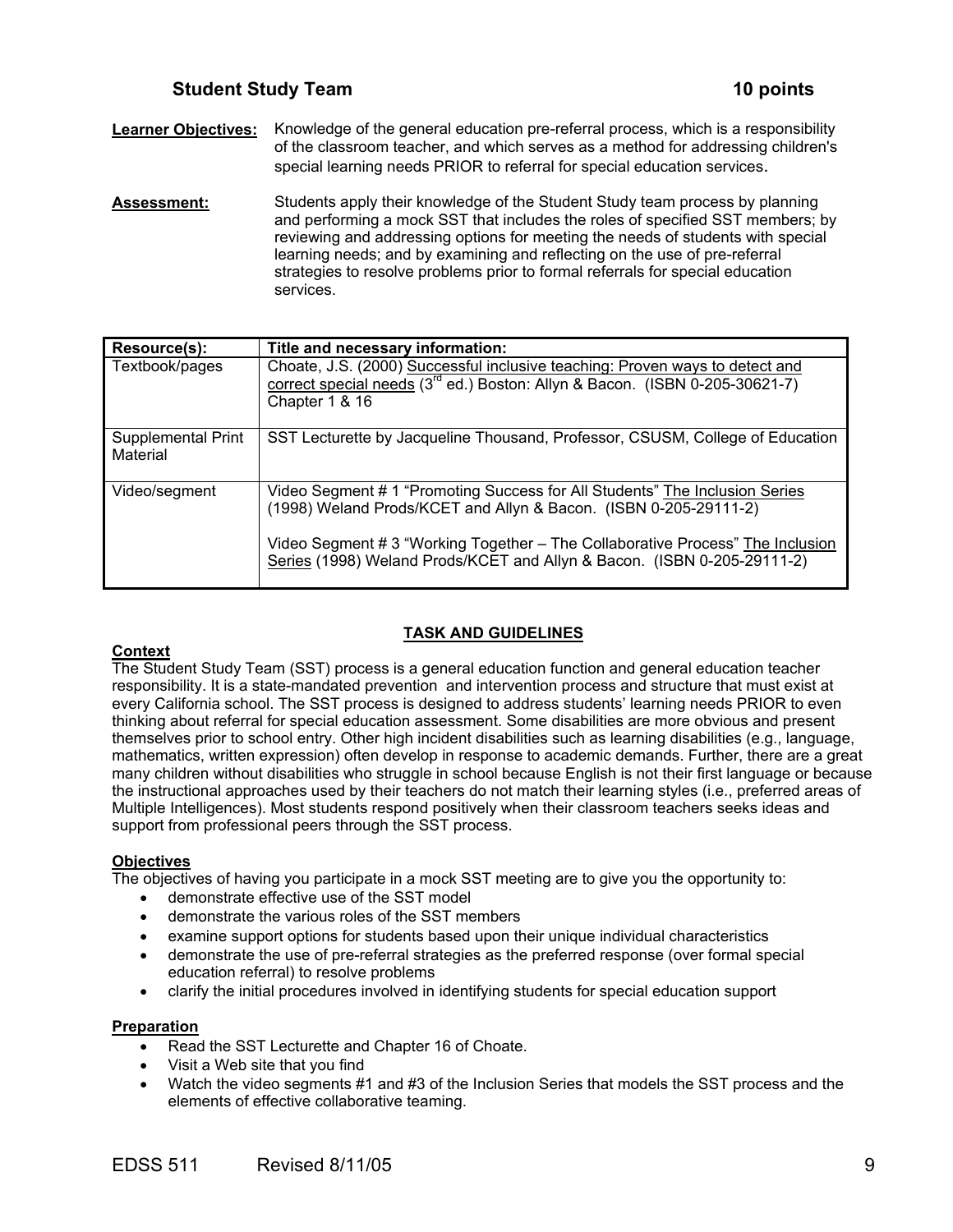### **Assignment Description**

Each class member will be assigned to an SST team of 5 members. Each member of the group will fulfill one of the following roles and the corresponding assigned tasks. Each member will participate in a SST role play. Each student will write up a reflection on their group experience.

**Roles Tasks**

**PREVIOUS TEACHER CONSUMING THE SECTION DATA SHEET/SUMMARY SHEET** PARENT **PARENT SHEET/SUMMARY SHEET** CURRENT TEACHER **DATA SHEET/SUMMARY SHEET** RESOURCE SPECIALIST **EXECUTE:** THE DATA SHEET/SUMMARY SHEET ADMINISTRATOR DATA SHEET/SUMMARY SHEET

# **The Tasks:**

- Complete a data sheet of observed characteristics of the student's behavior and learning or behavioral challenges, how the child's characteristics affect school performance, and possible strategies for supporting the student.
- Complete the SST Summary Sheet with each column filled out in items that will be covered in the of SST role play
- On your own, find two annotated bibliographies per team member of articles and/or web sites that provide information about the challenging student characteristic and strategies for supporting the student. Each annotation is to include a starting paragraph the briefly summarizes the article. A second paragraph will summarize your reaction (e.g., interesting new information, conflicting perspectives, challenging point) to the article. Use APA format in referencing the article or web site.
- After completing the in class SST role play and discussion, go to your electronic portfolio and write a response to theses prompts:
	- Articulate the rationale for inclusive educational opportunities for all students.
	- What were the strengths and needs of the student you had an SST meeting for?
	- What principles of universal design guided the groups decision for differentiating instruction?
	- What strategies were identified to support the student? Provide examples of natural peer supports (e.g., partner learning, peer tutoring, classroom meetings), collaborative teaching and learning methods, and other appropriate materials and technologies (including assistive technologies) to a) create a caring classroom community in which students value one another's differences, b) develop the social competence of and relationships among class members, and c) meet the educational and social/emotional needs of the student.
	- Describe what your role will be at future SST meetings?
	- How will you prepare for SST meetings?
	- What was useful about this experience?
	- How will this experience inform your teaching?

### For further reading:

Kluth, P., Villa, R., & Thousand, J. (Dec. 2001/Jan 2002) 'Our school doesn't offer inclusion' and other legal blunders. Educational Leadership, 59 (4), 24 – 27.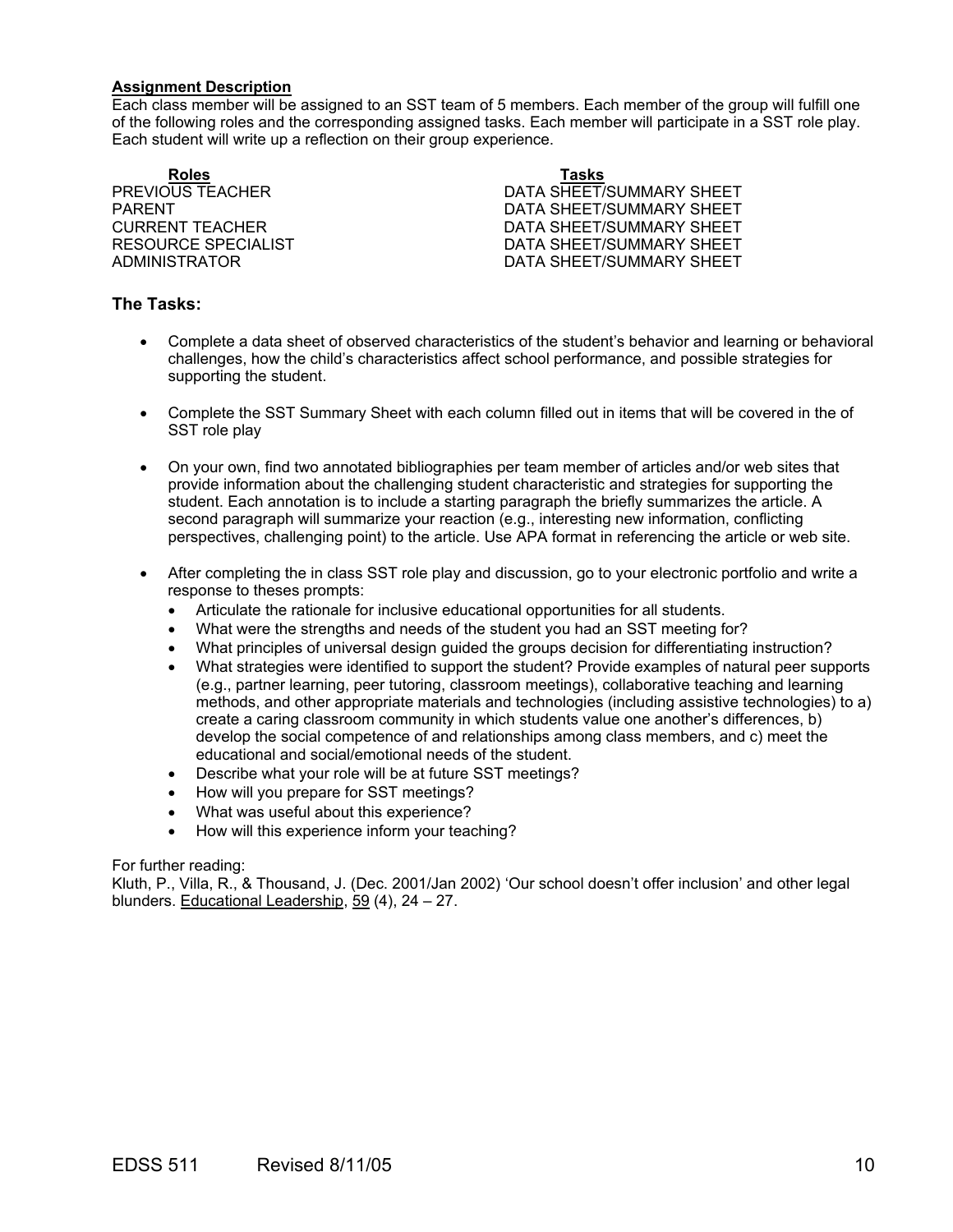# SST Summary Form **Date of Meeting Limits Community** Date of Meeting Limits 2007

| Teacher        | School |
|----------------|--------|
| Team           |        |
| <b>Student</b> |        |

 $\overline{\phantom{a}}$ 

Primary Language\_\_\_\_\_\_\_\_\_\_\_\_\_Grade\_\_\_\_\_ DOB \_\_\_\_\_Parents \_\_\_\_\_\_\_\_\_\_\_\_\_\_\_\_\_\_\_\_\_\_ M\_\_\_\_\_ F

| <b>STRENGTHS</b> | <b>CONCERNS</b> | <b>KNOWN</b><br><b>INFORMATION</b> | <b>KNOWN</b><br><b>MODIFICATION</b><br>$S (+/-)$ | <b>QUESTIONS</b> | <b>STRAT</b><br>EGIES/<br><b>BRAIN</b><br><b>STORM</b> | <b>ACTIONS</b> | WHO/<br><b>WHEN</b>  |
|------------------|-----------------|------------------------------------|--------------------------------------------------|------------------|--------------------------------------------------------|----------------|----------------------|
|                  |                 |                                    |                                                  |                  |                                                        |                |                      |
|                  |                 |                                    |                                                  |                  |                                                        |                |                      |
|                  |                 |                                    |                                                  |                  |                                                        |                |                      |
|                  |                 |                                    |                                                  |                  |                                                        |                |                      |
|                  |                 |                                    |                                                  |                  |                                                        |                |                      |
|                  |                 |                                    |                                                  |                  |                                                        |                |                      |
|                  |                 |                                    |                                                  |                  |                                                        |                | Follow<br>Up<br>Date |
|                  |                 |                                    |                                                  |                  |                                                        |                |                      |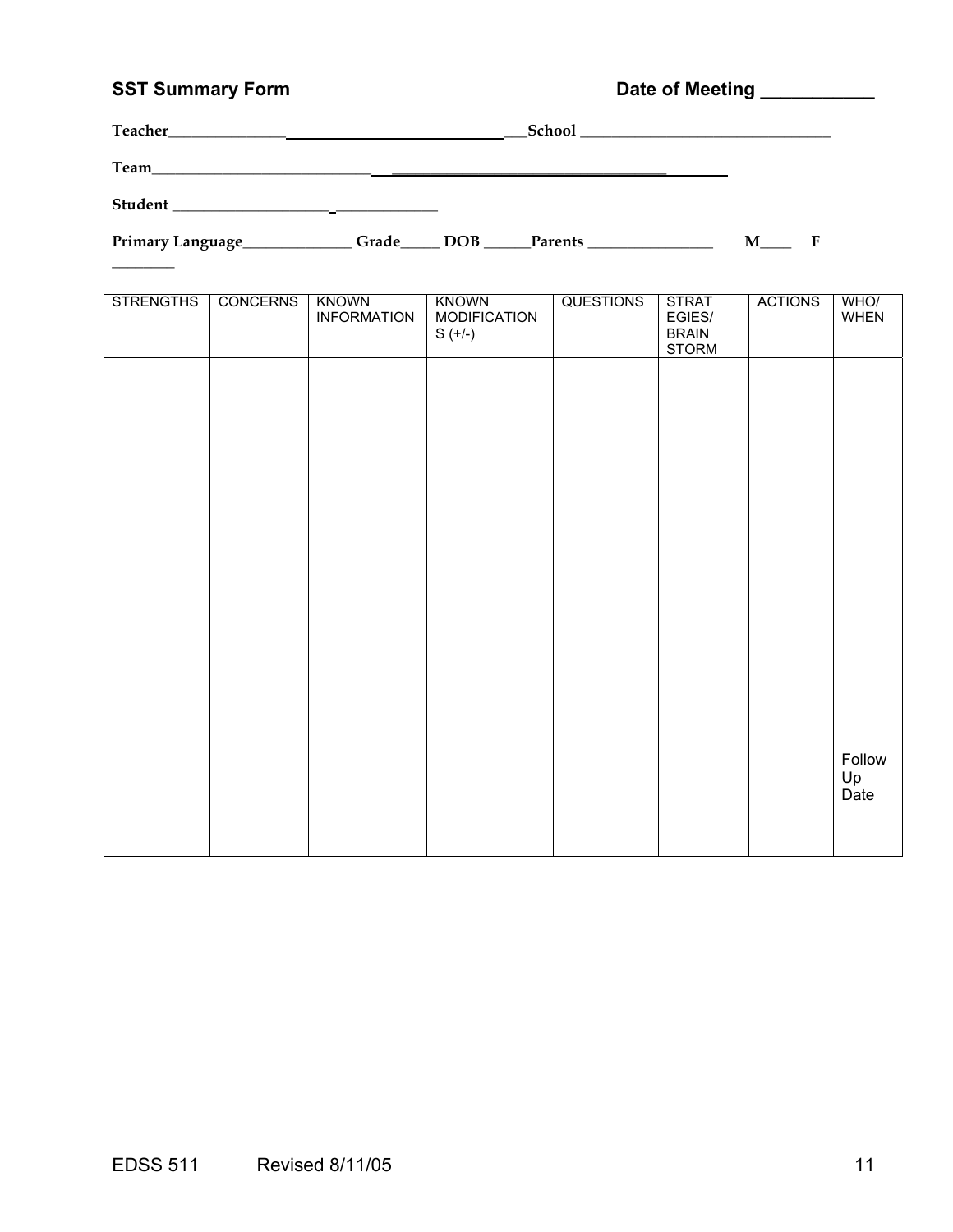# **RUBRIC FOR SST ASSIGNMENT**

| <b>Dimension</b>                                        |                                                                                                                                             | $\overline{2}$                                                                                           | 3                                                                                                                                                         | 4                                                                                                                                                                          |
|---------------------------------------------------------|---------------------------------------------------------------------------------------------------------------------------------------------|----------------------------------------------------------------------------------------------------------|-----------------------------------------------------------------------------------------------------------------------------------------------------------|----------------------------------------------------------------------------------------------------------------------------------------------------------------------------|
| <b>Quality of</b><br><b>SST</b><br><b>Demonstration</b> | Demonstration<br>reflects lack of<br>preparation,<br>evidence of<br>collaboration, and<br>an is inaccurate<br>depiction of the SST<br>model | Demonstration<br>reflects<br>marginal<br>preparation,<br>and includes<br>some<br><b>inaccuracies</b>     | Demonstration<br>reflects some<br>collaboration<br>and role-<br>playing is<br>relatively<br>accurate. There<br>may or may not<br>be accuracies<br>include | <b>Demonstration</b><br>reflects high<br>level of<br>collaboration,<br>and the details<br>included in the<br><b>SST</b><br>presentation are<br>fully accurate,<br>relevant |
|                                                         | No evidence of use<br>of resources                                                                                                          | Poor<br>documentation<br>of use of<br>resources                                                          | Uses some<br>recent<br>resources                                                                                                                          | Uses recent and<br>diverse<br><b>resources</b>                                                                                                                             |
| <b>Disability Data</b><br><b>Sheet</b>                  | Does not include all<br>required<br>components;<br>some components<br>are incomplete or<br>inaccurate.                                      | Missing some<br>of the required<br>components;<br>some<br>components<br>are incomplete<br>or inaccurate. | All components<br>are included.<br>Most data are<br>complete, well<br>organized, and<br>accurate.                                                         | All components<br>are complete,<br>well organized,<br>and accurate.                                                                                                        |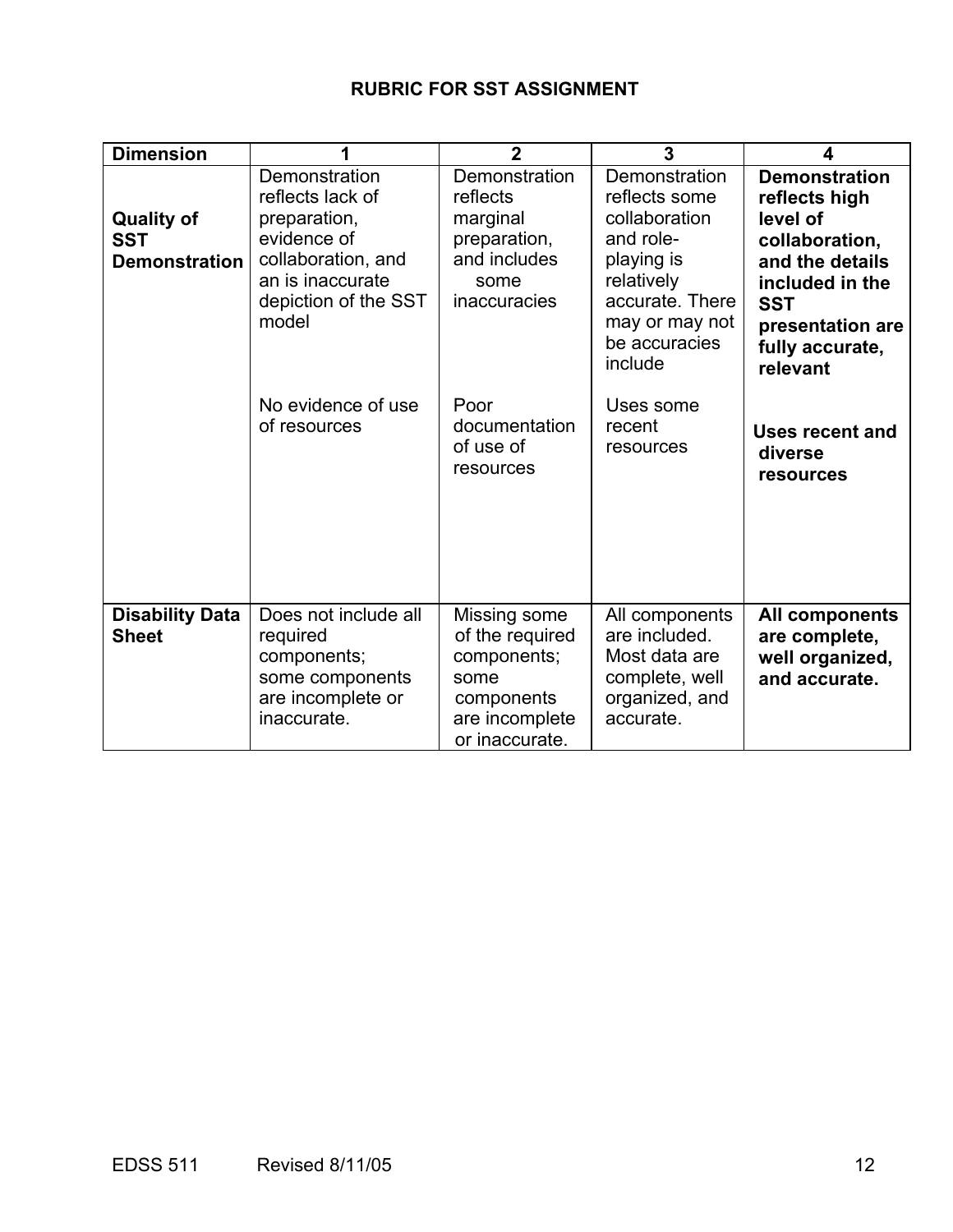Learner Objectives: Knowledge of U.S. special education disability categories, accompanying learner characteristics, and needed supports for success in general education

Assessment: Students apply their knowledge of nondiscriminatory assessment, processes for making a child eligible for special education, and the teacher's role in developing IEPs by creating a matrix of disabilities. Written products and class discussions evidencing assessment above

| Resource(s):                       | Title and necessary information:                                                                                                                               |
|------------------------------------|----------------------------------------------------------------------------------------------------------------------------------------------------------------|
| <b>Textbook</b><br>Chapters 2 & 15 | Choate, J.S. (2000) Successful inclusive teaching: Proven ways to detect and correct special needs ( $3^{rd}$ ed.) Boston: Allyn & Bacon. (ISBN 0-205-30621-7) |
| Supplemental<br>Lecture            | "The Categories of Disability" – Instructor, CSUSM, College of Education                                                                                       |
| <b>Online Course</b><br>Supplement | <b>WebCT Disability Data Resources</b>                                                                                                                         |

### **Task Guidelines for the Disability matrix**

Students will work in small groups to apply their knowledge of the categories of disability recognized by the Individuals with Disabilities Education Act (IDEA) by:

> creating a table, graphic organizer, or other visual representation of the thirteen (13) special education disability categories presented in this course. Your table must take the form of a word-processed table or an Excel chart, or any other organizational scheme that clearly illustrates each of the following seven dimensions:

- 1. The name of the handicapping condition
- 2. A brief description of the learning and/or social behaviors associated with the disability
- 3. One assessment appropriate to use to determine the presence or degree of the disability
- 4. One typical adaptation/modification in **curriculum, materials, goals (content)**
- 5. One typical adaptation/modification in **classroom environment (process)**
- 6. One typical adaptation/modification in **teaching practices (process)**
- 7. One typical adaptation/modification in **assessments** required of the student **(product)**

*Suggestion: Consider using the landscape paper layout (File>Paper Size>Orientation: click Landscape), and having only 3 or 4 categories listed per page. This will give you adequate space to include all of the dimensions listed above.*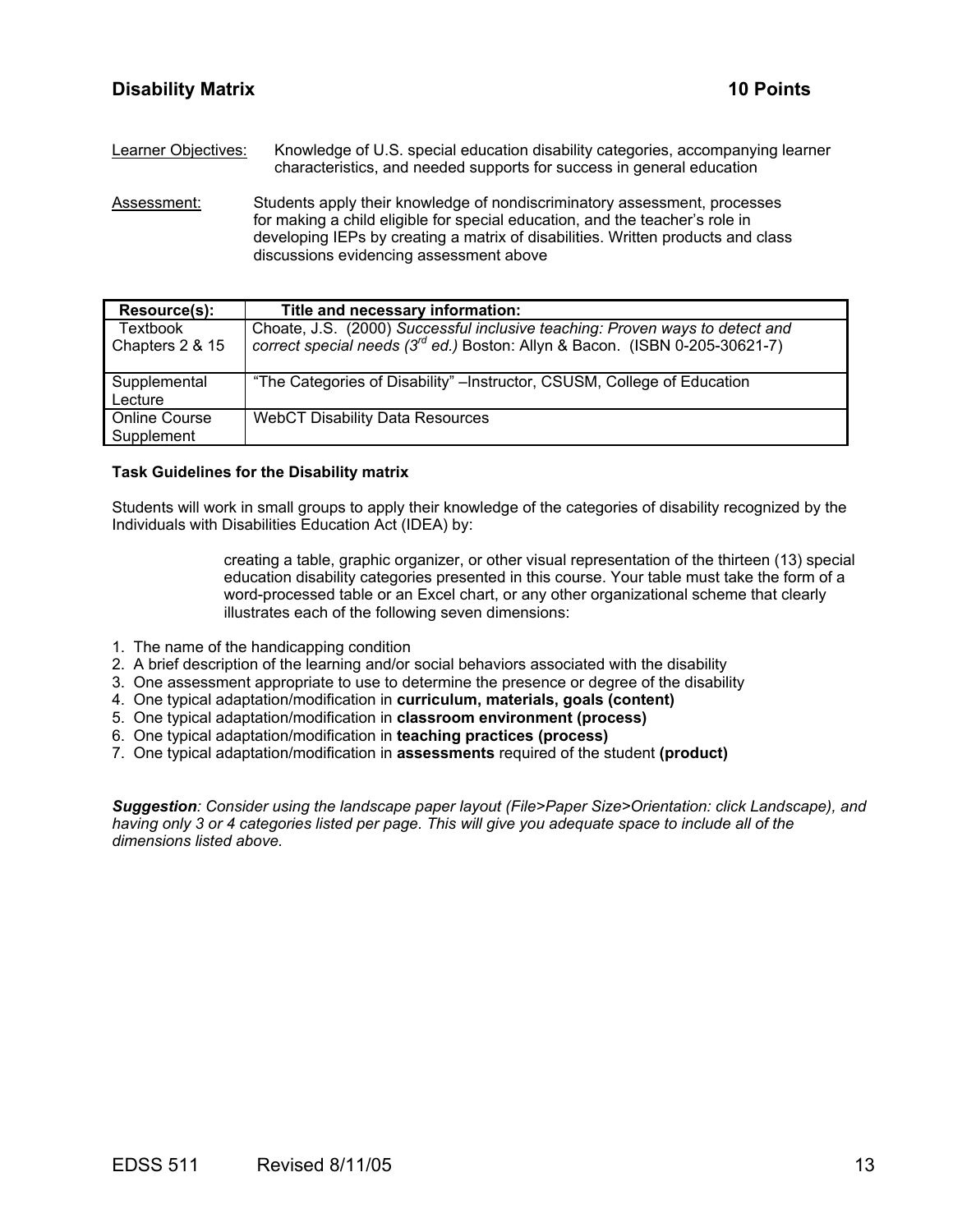# **Disability Characteristics Matrix Expectations**

| <b>Element</b>                                                  | <b>Expectations</b>                                                                                                                  |
|-----------------------------------------------------------------|--------------------------------------------------------------------------------------------------------------------------------------|
| Description of<br>disability<br>categories under<br><b>IDFA</b> | Detailed description<br>of characteristics,<br>incidence, and<br>educational                                                         |
|                                                                 | implications for each<br>of the 13 categories                                                                                        |
| Assessment                                                      | Detailed description<br>of formal and<br>informal assessment<br>procedures used to<br>determine<br>presence/degree of<br>disability. |
| Curriculum<br>Modification                                      | <b>Modification in</b><br>content (curriculum,<br>materials or goals)<br>for each disability<br>named                                |
| Classroom<br>Environment<br>Modification                        | <b>Modification in</b><br>classroom<br>environment for each<br>disability named                                                      |
| Process<br>Modification                                         | <b>Modification in</b><br>teaching<br>practice/process<br>assessment for each<br>disability named                                    |
| Assessment<br>Modification                                      | <b>Modification in</b><br>learning product<br>assessment for each<br>disability named                                                |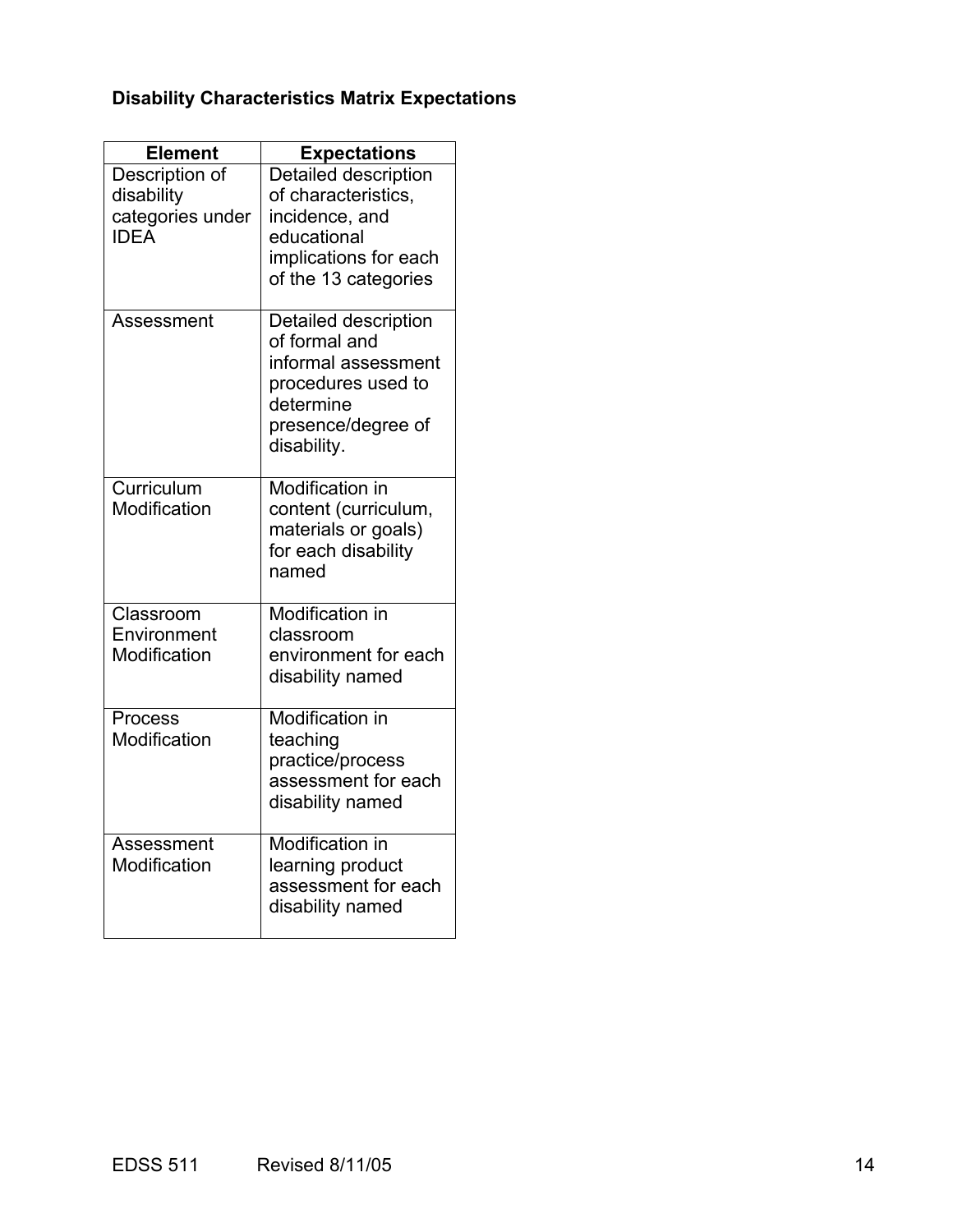| <b>Learner Outcomes:</b> | Teacher candidates will apply their knowledge of professional observation skills,<br>including identification of major characteristics of the learning and social<br>behaviors of typical and atypical students to:                                                                               |  |
|--------------------------|---------------------------------------------------------------------------------------------------------------------------------------------------------------------------------------------------------------------------------------------------------------------------------------------------|--|
|                          | Teacher candidates will be able to observe and analyze teaching<br>situations, looking for specific traits of effective instruction.<br>Teacher candidates will be able to write descriptively and analytically<br>$\bullet$<br>about what they observe, developing a deeper understanding of the |  |

complexities of teaching and how to replicate effective strategies. • Teacher candidates will experience how to conduct the kind of focused observation that an administrator might make when observing them in their future teaching.

# **Assessment:** Teacher candidates will apply their knowledge of professional observation skills and curriculum and instructional strategies

- 1) to observe a student
- 2) take objective notes on the student's behavior, and
- 3) write up a report summarizing the observation and make educational recommendations for the student.

| <b>Resources</b>   | Title and necessary information:                                                                                                                                                                                                                                                                 |
|--------------------|--------------------------------------------------------------------------------------------------------------------------------------------------------------------------------------------------------------------------------------------------------------------------------------------------|
| Textbook/chapters  | Choate, J. S. (2004) Successful inclusive teaching (4 <sup>rd</sup> ed.) Needham, MA: Allyn &<br>Bacon. Chapters 1-3<br>Borich, G. (1999). Observation Skills for Effective Teaching. (3 <sup>rd</sup> ed.). Upper<br>Saddle River, NJ: Prentice-Hall. [shared with EDSS 530, Professor Keating] |
| Internet Resources | Tomlinson, Carol Ann. (1999). The Differentiated Classroom: Responding to the<br>needs of all learners. Alexandria, VA: Association for Supervision and Curriculum<br>Development. ISBN # 0-87120-342-1 (Available free through CSUSM ebooks<br>library.)                                        |

# **Task Guidelines**

- 1. Read the assigned Borich chapters (Ch 8 and 12) and determine and prepare the tools you will use to monitor the teaching during your observation.
- 2. Observe a class for at least 45 minutes, taking notes and using your chosen tools to record the details of your observation.
- 3. Write up your observation as close to the time it happened as possible (so the experience is fresh in your mind). Include all of the information outlined in 4-7 below and refer to the assignment rubric and the sample observation report as guides.
- 4. Identify the teaching **CONTEXT**: school, date, period, observation times, class name (subject), grade level, number of students and breakdown by gender, observation focus (lesson clarity, instructional variety, higher order thinking).
- 5. Give a succinct **OVERVIEW** of the observation in a bulleted list. List what you see the teacher and students doing during your observation time (in chronological order).
- 6. Identify 1-2 **SIGNIFICANT "EVENTS"** from your overview that coincide with the observation focus (lesson clarity, higher order thinking, or instructional variety).
	- Explain why you chose this/these event(s).
	- Describe the event(s) in detail by explaining what the teacher and students did, said, etc. You will NOT analyze the event(s) in this section; you will simply describe in greater depth what you observed, using the observation tools from the Borich book.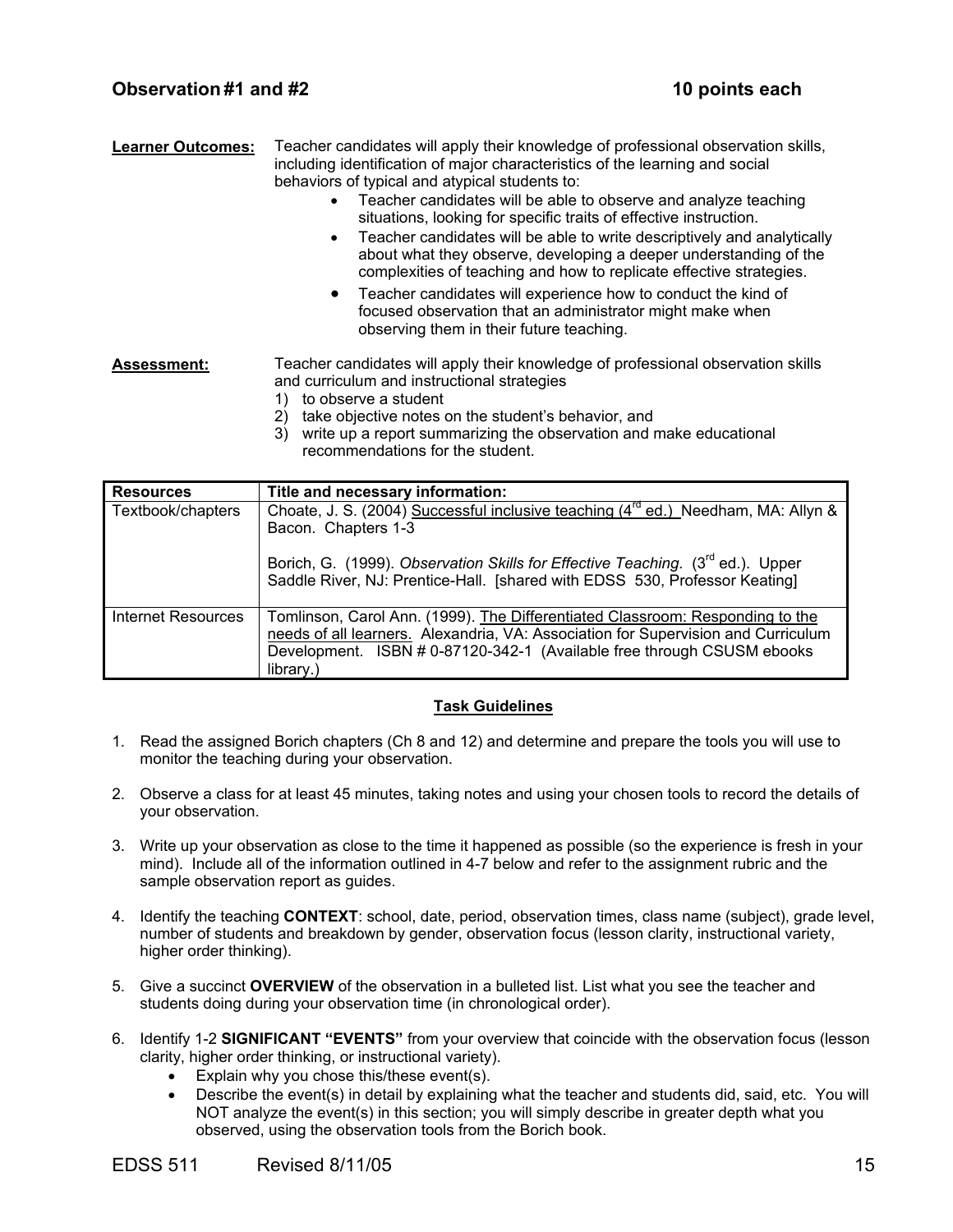- Please choose your event(s) wisely—more is not better.
- 7. **ANALYZE** your significant event(s) by breaking down and discussing the event(s) in terms of the Borich text and considering the "so what" factor.
	- Make connections to and cite the Borich text as a reference.
	- Interpret the event(s) and its/their significance—what do they mean?
	- Make inferences about student learning or the effectiveness of the teaching based on your close observation and using evidence from your description above (#3) and the Borich text.
	- Pose questions that are raised for you as a result of the observation.
	- Identify what you learned from the event(s) and what you might do similarly or differently as a teacher.
- 8. Using the assignment rubric, circle the descriptors that you believe describe your work (self-evaluation). Attach the rubric to the observation report and submit.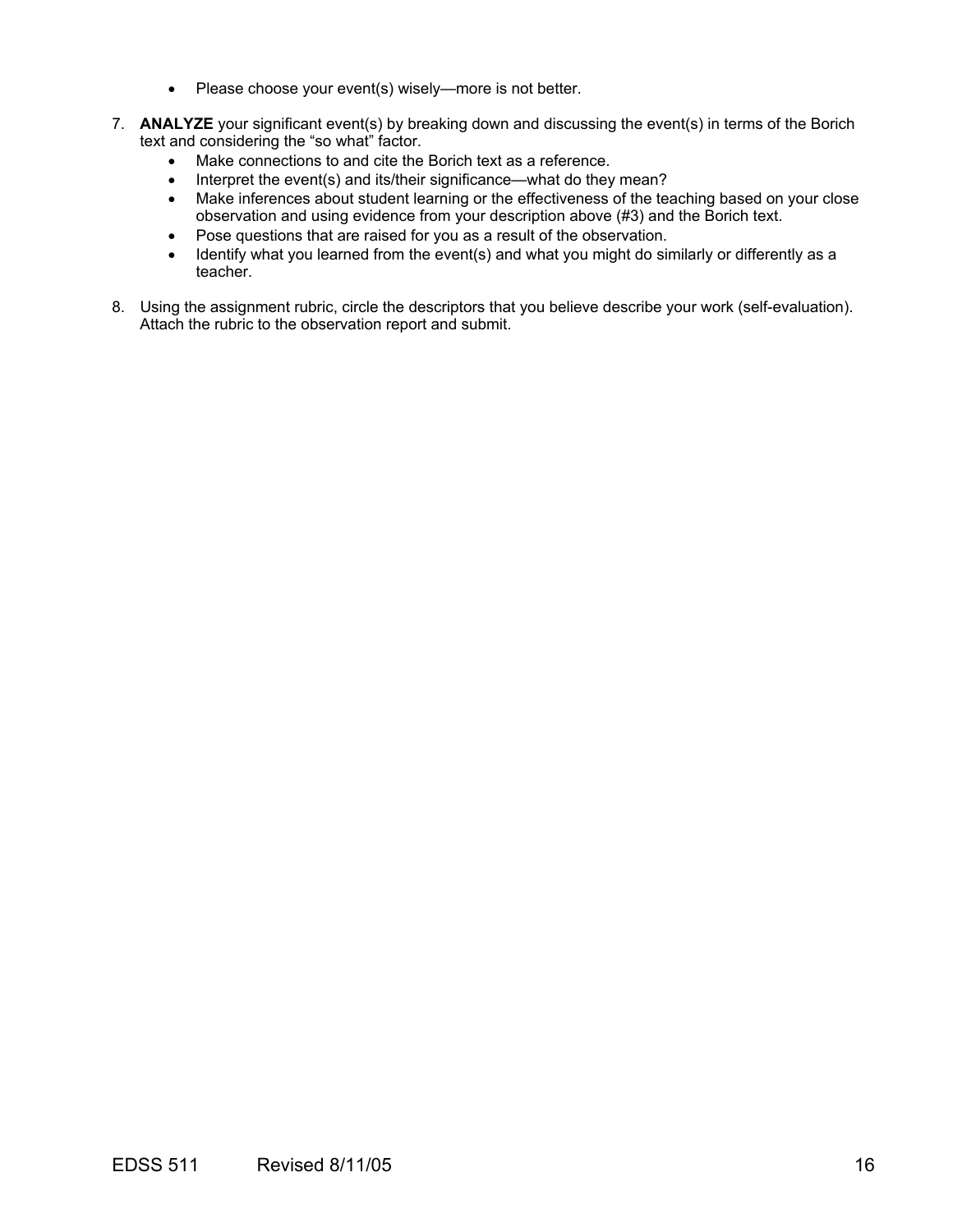# **Grading Rubric for Observation Reports**

### **Name: \_\_\_\_\_\_\_\_\_\_\_\_\_\_\_\_\_\_\_\_\_\_\_\_\_\_ Observation Focus: \_\_\_\_\_\_\_\_\_\_\_\_\_\_\_\_\_\_\_\_\_\_\_\_\_\_**

| <b>Exceeds Expectations</b><br><b>Meets Expectations</b><br>Developing<br><b>Beginning</b><br>This paper meets all of the<br><b>Context and</b><br>This paper contains most of<br>This paper is significantly<br>requirements of a 4, but the<br>underdeveloped in many<br>the elements but each is not<br>areas of the assignment.<br>work stands out as exemplary<br>sufficiently developed.<br><b>Overview of Events</b><br>in some of the following ways:<br>The work does not offer<br>It is generally characterized<br>Establishes the context by<br>the teacher candidate's<br>by some of the following:<br>Makes a clear distinction<br>including all requested<br>understanding of close<br>between describing the<br>information: school, date, times<br>observation and effective<br>significant event(s) and<br>of observation, period, grade<br>Blurs the distinctions<br>instruction.<br>analyzing the event(s)<br>level, subject, # of students, and<br>between description and<br>observation focus (Borich)<br>analysis.<br>Develops an especially<br>insightful analysis that<br>Includes a succinct listing of<br>Develops a limited<br>demonstrates the teacher<br>events (in chronological order)<br>analysis that shows an<br>candidate's ability to<br>for the time period observed<br>ability to look closely at<br>discern and make sense of<br>the event(s) but lacks<br>the details in the<br>sufficient interpretation,<br><b>Description of Significant Event(s)</b><br>observation with respect to<br>inference, questioning,<br>the elements outlined in<br>and connection to<br>Includes 1 or 2 significant<br>the Borich text.<br>personal learning.<br>events with an explanation of<br>why each event was selected.<br>Demonstrates a clear<br>Suggests a superficial | 5                    | 4 | 3                    | $\mathbf{2}$                |
|----------------------------------------------------------------------------------------------------------------------------------------------------------------------------------------------------------------------------------------------------------------------------------------------------------------------------------------------------------------------------------------------------------------------------------------------------------------------------------------------------------------------------------------------------------------------------------------------------------------------------------------------------------------------------------------------------------------------------------------------------------------------------------------------------------------------------------------------------------------------------------------------------------------------------------------------------------------------------------------------------------------------------------------------------------------------------------------------------------------------------------------------------------------------------------------------------------------------------------------------------------------------------------------------------------------------------------------------------------------------------------------------------------------------------------------------------------------------------------------------------------------------------------------------------------------------------------------------------------------------------------------------------------------------------------------------------------------------------------------------------------------------------------------------------------|----------------------|---|----------------------|-----------------------------|
|                                                                                                                                                                                                                                                                                                                                                                                                                                                                                                                                                                                                                                                                                                                                                                                                                                                                                                                                                                                                                                                                                                                                                                                                                                                                                                                                                                                                                                                                                                                                                                                                                                                                                                                                                                                                          |                      |   |                      |                             |
| Includes detailed description<br>observation focus and its<br>observation focus that<br>of event(s): what happened,<br>significance with respect to<br>may come from an<br>what was spoken, reactions,<br>future teaching.<br>incomplete reading or a<br>etc., focusing on the relevant<br>misreading of the Borich<br>details associated with the<br>Writing is exceptional in its<br>text.<br>observation focus.<br>quality (wording,<br>organization,<br>Writing is sometimes<br><b>Analysis of Significant Event(s)</b><br>development).<br>challenging to follow<br>because of wording,<br>Includes an analysis for each<br>organization, or frequent<br>event that interprets, makes<br>errors.<br>inferences, poses questions,<br>and demonstrates personal<br>learning.<br>Makes a clear connection to the<br>Borich text (citing references)<br>and shows an understanding of<br>the observation focus.<br>Professionalism<br>Writing is clear, organized, and<br>easy to follow. Few<br>grammatical/spelling errors and<br>those that do exist do not hinder<br>meaning.<br>Typed in standard format (12<br>pt. font; double spaced).<br>Submitted on time.                                                                                                                                                                                                                                                                                                                                                                                                                                                                                                                                                                                                                                    | understanding of the |   | understanding of the | enough information to gauge |

# **Total Overall Score: \_\_\_\_\_\_\_\_\_\_\_\_\_\_**

**Note: As you evaluate your observation report, circle the descriptors above that best describe the attached assignment. Attach the** 

**rubric to your observation report before you submit it. Total Overall Score Breakdown** 

- **5 = Exceeds expectations 3 = Developing** 
	-
- **4.5 = On its way to being a 5 2.5 = On its way to being a 3**
- **4 = Meets expectations 2 = Beginning**
- -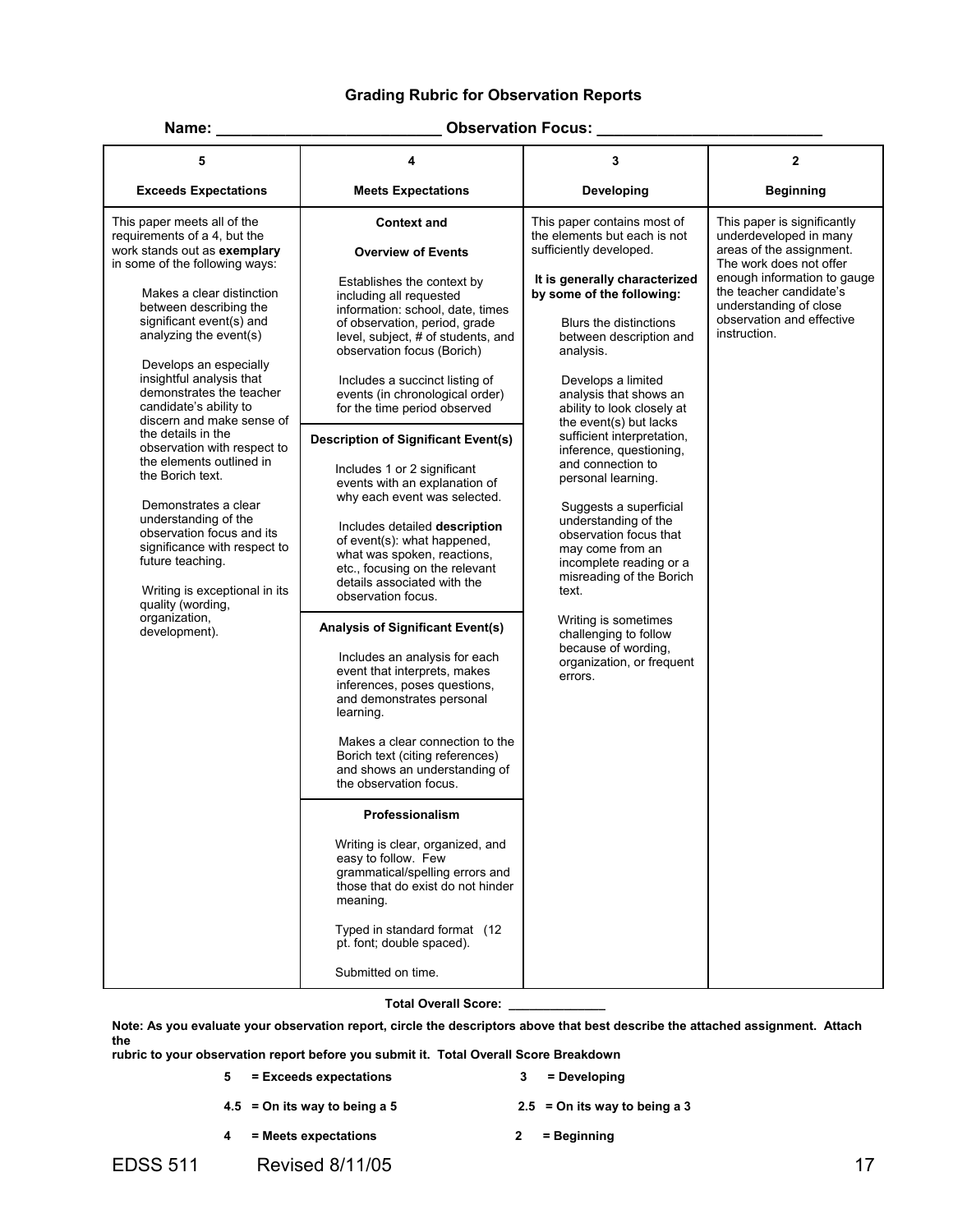# **Unit Lesson Plan 15 points**

**Learner Objectives:** Teacher candidates will be able to design a lesson that differentiates content, process and product to maximize learning for students with diverse needs.

**Assessment:** Teacher candidates will write a lesson plan that differentiates content, process, and product for students learning English, students that are accelerated learners, and students with special needs.

**Preparation:** Before beginning assignment teacher candidates read the following resources and demonstrate the ability to complete the prerequisite skills.

| <b>Resources</b>  | Title and necessary information:                                                                                                                                                                                                                          |
|-------------------|-----------------------------------------------------------------------------------------------------------------------------------------------------------------------------------------------------------------------------------------------------------|
| Textbook/chapters | Choate, J. S. (2000) Successful inclusive teaching (3 <sup>rd</sup> ed.). Needham, MA: Allyn<br>& Bacon. Chapters16                                                                                                                                       |
|                   | Pierangelo, Roger, & Giuliani, George A. (2001). What Every Teacher Should<br>Know about Students with Special Needs: Promoting Success in the classroom.<br>Champaign, IL: Research press.                                                               |
|                   | Villa, Richard, & Thousand, Jacquelyn. (1995). Creating and inclusive school.<br>Alexandria, VA: ASCD. Chapters 6 & 7                                                                                                                                     |
| Internet Site(s)  | Tomlinson, Carol Ann. (1999). The Differentiated Classroom: Responding to the<br>needs of all learners. Alexandria, VA: Association for Supervision and Curriculum<br>Development. ISBN # 0-87120-342-1 (Available free through CSUSM ebooks<br>library.) |
|                   | ELD Standards - http://www.cde.ca.gov/re/pn/fd/documents/englangdev-stnd.pdf                                                                                                                                                                              |
|                   | <b>COE Lesson Format form CSUSM website</b>                                                                                                                                                                                                               |

### **Prerequisite skills:**

- Teacher candidates are able to write a lesson plan using the COE lesson format.
- Teacher candidates are able to differentiate curriculum and instruction based on content, process, and product as define by Carol Ann Tomlinson (2005).
- Teacher candidates are able to use information about students' readiness range (skills, reading, thinking & information), learning profiles, interests, talents, and culture to differentiate curriculum and instruction (Tomlinson, 2005).
- Teacher candidates are able to identify strategies to meet the needs of
	- o Students learning English (including differentiation for Beginning, Intermediate, and Advanced levels)
	- o Students that are accelerated learners as referred to by Piergangelo & Giuliani (2001)
	- o Students that need special education support under IDEA &/or ADA as referred to by Choate (2000), Piergangelo & Giuliani (2001), and Villa & Thousand (1995)

# **Task Guidelines**

You will design a sample unit plan (a **minimum** of 2 weeks long for classes that meet every day) to demonstrate your understanding of planning, meeting diverse students' needs, varying and balancing instructional strategies, moving kids to high levels of thinking, making purposeful use of instructional time, and using assessment to guide your instruction. This corresponds to TPE #3, 4, 6, 9, 10 listed on your syllabus. To the extent possible, design your unit plan with particular students in mind (from your observations or your student teaching classroom). You should also design a unit that corresponds with district or state expectations (in terms of topics, themes, goals). The goal is for you to have a unit that you might actually use (wholly or in parts) when you do your student teaching.

The following components should be present in your unit plan (you could use this as a checklist):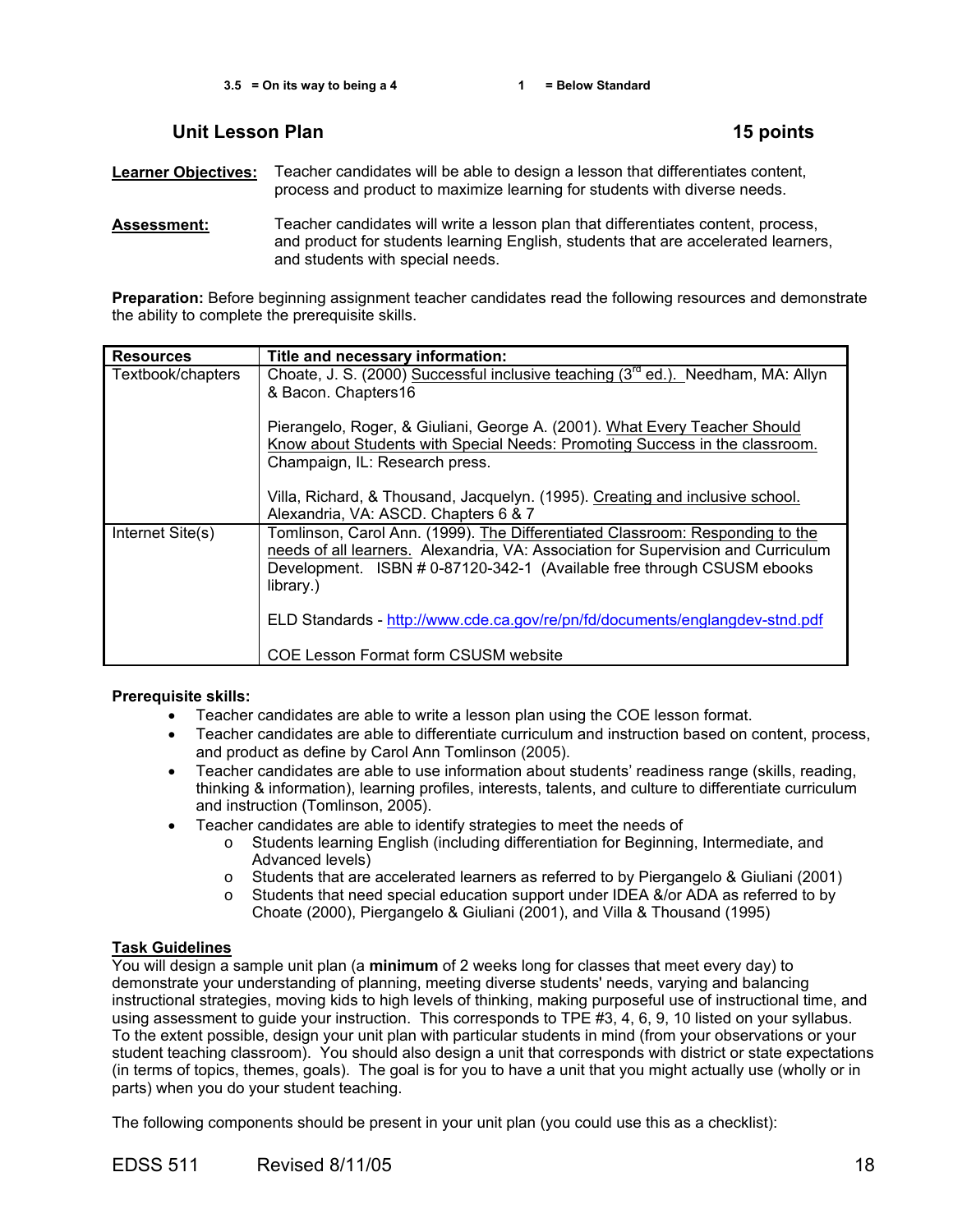- 1. Setting the context: the grade level(s), content area/class, and unit topic and length (For example: the unit will last 13 classes, each class will be 60 minutes.).
- 2. What key facts about your students are you taking into consideration as you plan? What are your students' learning needs, styles, dispositions, etc.? (Universal Design: Facts about the learner)
- 3. What is your rationale for this topic/unit? In other words, what is important about it? Why does it matter? How does it fit into the overall scheme of this course and your "big picture" goals for the students? Think about it this way: If I were a parent of one of your students, what would you tell me when I ask why my student needs to study this unit and what she will get out of it? (Universal Design: Content)
- 4. What are the specific objectives for THIS unit? What unit questions are you working to answer? What will you be working to accomplish with just this unit (what do you expect the students to know, do, and be like long after this unit is over)? These should obviously be connected with the rationale you identified above and your state/district standards, as they represent the "stepping stones" to obtaining the "big picture" you have for the course. This is best written as a numbered list of objectives. (Universal Design: Content)
- 5. What assessment strategies will you and the students use to demonstrate achievement of EACH unit objective? How will you assess at the beginning to determine what students already know and can do (diagnostic assessment)? What evidence will you have that students have met each unit objective at the end of the unit; how will they have demonstrated it? Will these assessments be valued by the students for relevance and authenticity? You should include a range of assessment types that are formative (happen during the unit) and summative (happen at the end of the unit), including self-assessment by the student. Be sure it's clear that each objective has at least one method of assessment (you might list the objective numbers by the assessments as a cross-reference. For example: Assessment: Quickwrite (objectives 1, & 3). (Universal Design: Products)

### *As you complete the next parts, be sure to demonstrate your ability to use reading, writing, speaking,*  listening, and technology as part of your content-area instruction. You should also establish points of *differentiation given the needs of your students identified above.*

**What teaching and learning experiences will equip students to demonstrate the targeted objectives in #4? Organize these by thinking about the instructional strategies and content you'll use to get your students:** 

- 6. **INTO** the unit? What will you do to hook your students and to draw on previous experience, etc. Describe in writing—this will actually be an overview of your introductory lesson plan(s).
- 7. **THROUGH** the unit? Create a calendar (the sequence of the way you'll do things) of the unit. You will not provide all the details of each lesson plan, only an outline or a "snapshot" of what you'd like to cover, major activities, assignments, etc. You need to have a calendar "block" for EACH lesson of the unit. So…13 lessons, 13 calendar "blocks." This is where you'll be able to see the "flow" of your unit, avoiding fragmentation and developing cohesiveness.
- 8. **BEYOND** the unit? How will you create closure for this unit and transition to the next? It's also about helping students to make the "global" connection--those things beyond the classroom. Think of culminating, synthesizing experiences. Describe in writing—this will be an overview of your final lesson plan(s) in the unit. (Universal Design: Process)
- 9. Identify the materials and resources, books, films, speakers, realia, field trips, etc., you and the students will use over the course of the unit. (Universal Design: Content)
- 10. Carefully develop the first two lesson plans of your unit. Each lesson plan should include the following: specific needs of students (already outlined in your unit, but you might identify particular student needs given this specific lesson); state standards being addressed in the lesson; lesson objectives; assessments for each objective; instructional strategies/steps and the timing of each; questions to be used; methods of transition (For example: moving into small groups—identify how you'll do that); materials needed. Both lessons should reflect the appropriate use of SDAIE techniques and literacy building strategies. Your lesson objectives should represent both the cognitive and affective domains (and may include the psychomotor domain if appropriate). (Universal Design: Content/Process/Products)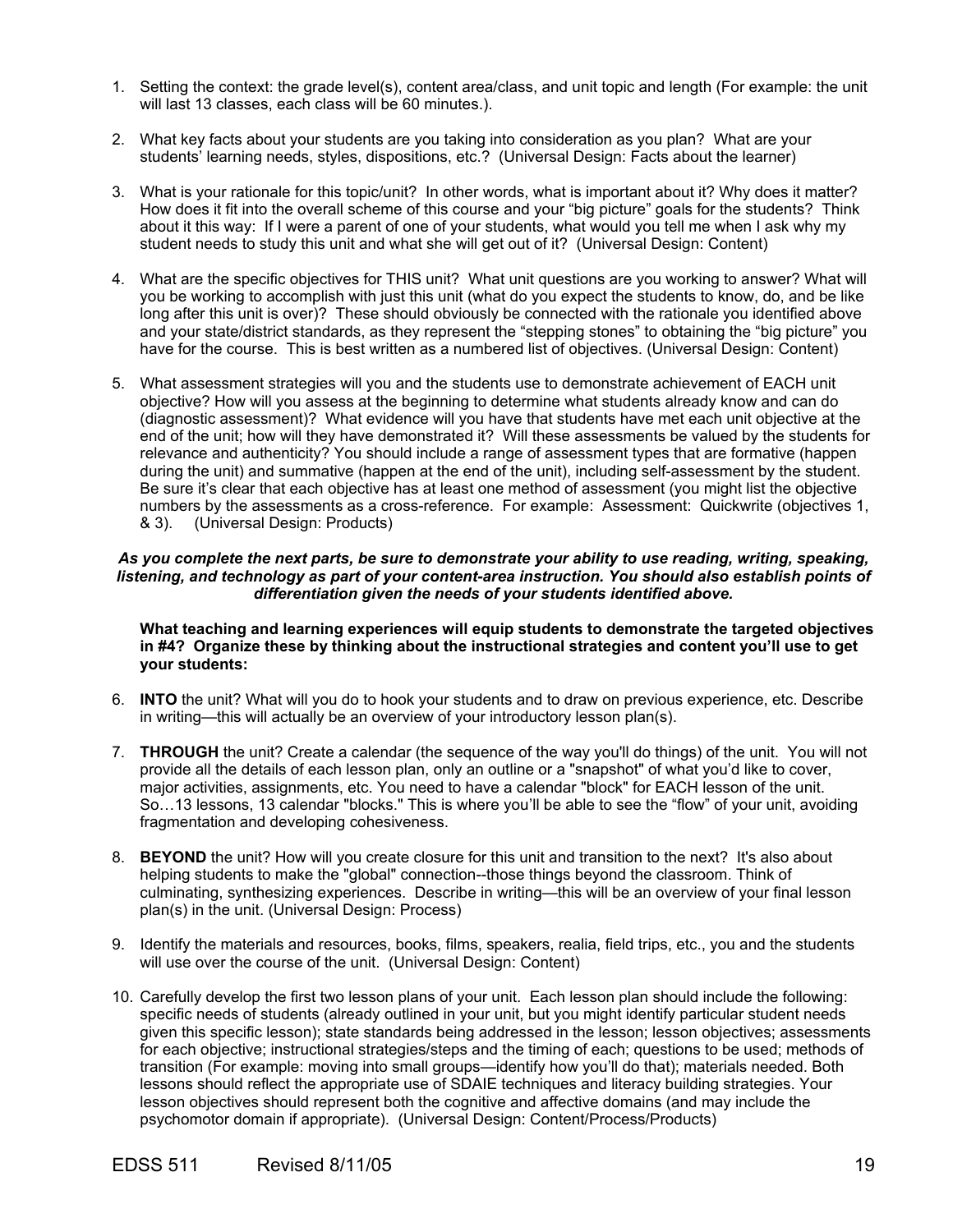- 11. Reflection: in light of your developed unit plan, frame responses to the following questions and include this writing with your plan.
	- $\geq$  In what ways have you differentiated instruction to meet the varying needs of your students (including your high achievers)?
	- ¾ What strengths and possible limitations do you see in your plan? If you were to actually teach this unit, how would you evaluate yourself after the fact? How would you decide how to change the unit in the future? What might you do to include students in the process of planning, implementing, and/or assessing this unit?
	- $\triangleright$  What have you learned about yourself, students, your unit plan topic, and/or planning in general as a result of designing this unit plan? Think about what you know now that you didn't know in August.
- 12. On your unit plan rubric, highlight the criteria that you believe best describes your unit plan.
- 13. Your unit plan should be typed and presented in a professional manner. Feel free to use a variety of communication modes. If diagrams or other types of visuals help to clarify your ideas, please use them. This plan should serve as a key addition to your professional portfolio (developed in the spring), demonstrating your ability to handle a fundamental task of teaching.
- 14. **A rough draft of your unit plan is due 10/3 and 10/17. At both classes you'll be sharing your plans with colleagues, getting feedback, and trading ideas. Your final plan (with a highlighted rubric showing your self-assessment) is due 10/17 (submitted in hard copy form).**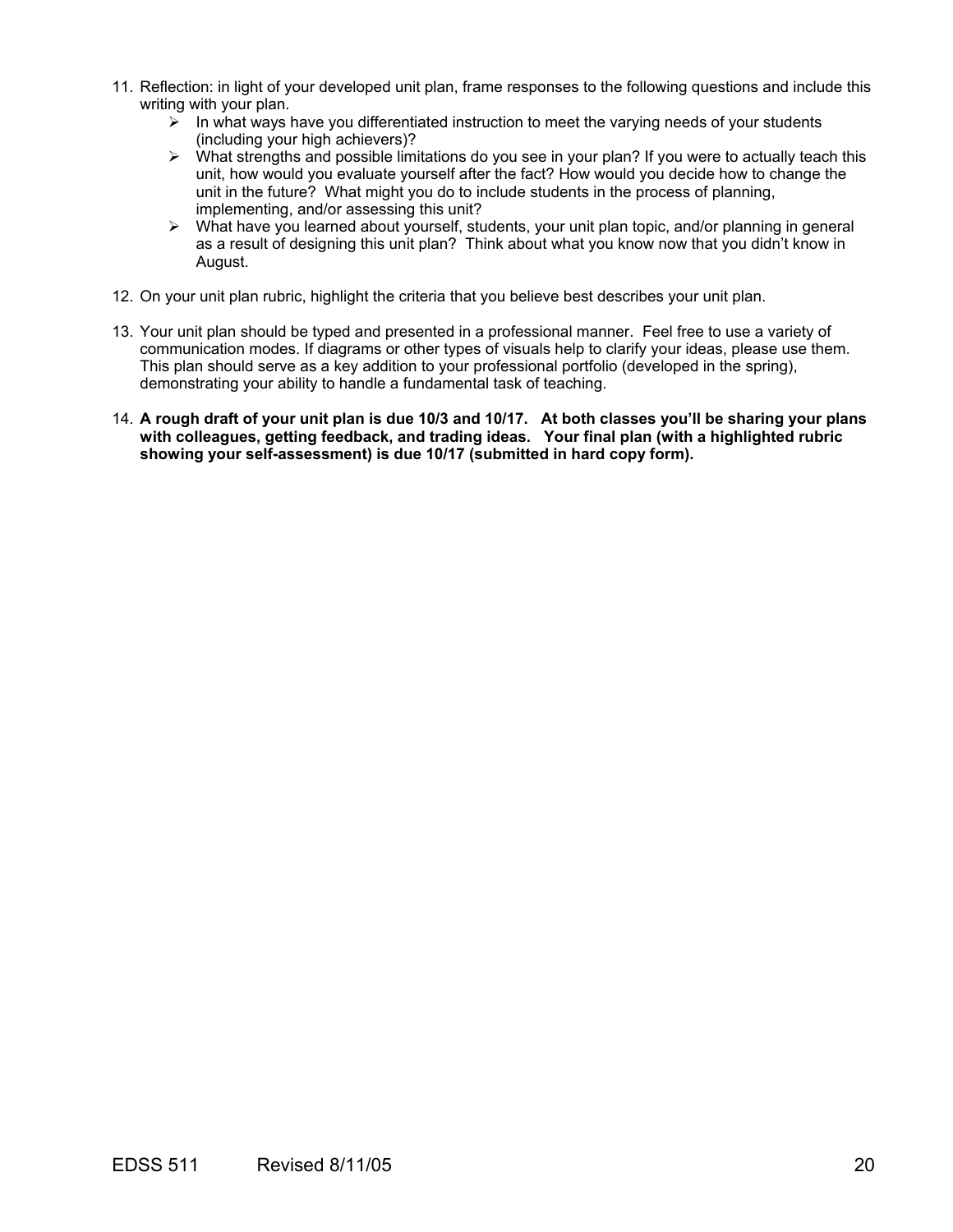# **Outline of Unit Plan Elements**

- I. Context Name: Course: Grade level: Unit topic: Length of unit: Number of class periods and length of periods:
- II. Facts about the learners:
- III. Unit rationale:
- IV. Unit objectives and state standards addressed:
	- 1. 2.

etc.

- V. Unit assessments (covering all of the objectives listed above):
- VI. Overview of INTO instructional strategies and content:
- VII. Calendar showing the flow of the whole unit and representing the THROUGH instructional strategies and content:
- VIII. Overview of BEYOND instructional strategies and content:

**NOTE: (Your INTO, THROUGH, BEYOND instructional strategies should include opportunities for students to read, write, speak, listen, and use technology. They should also show your ability to use a range of instructional strategies and to differentiate your instruction based on student needs identified above.)** 

- IX. Materials/resources:
- X. Lesson plan #1 in detail (see #8 or your lesson plan format handout for a reminder of what is included in a lesson plan): Lesson plan #2 in detail: (see #8 or your lesson plan format handout for a reminder of what is included in a lesson plan):
- XI. Reflection:
- XII. Rubric with self-assessment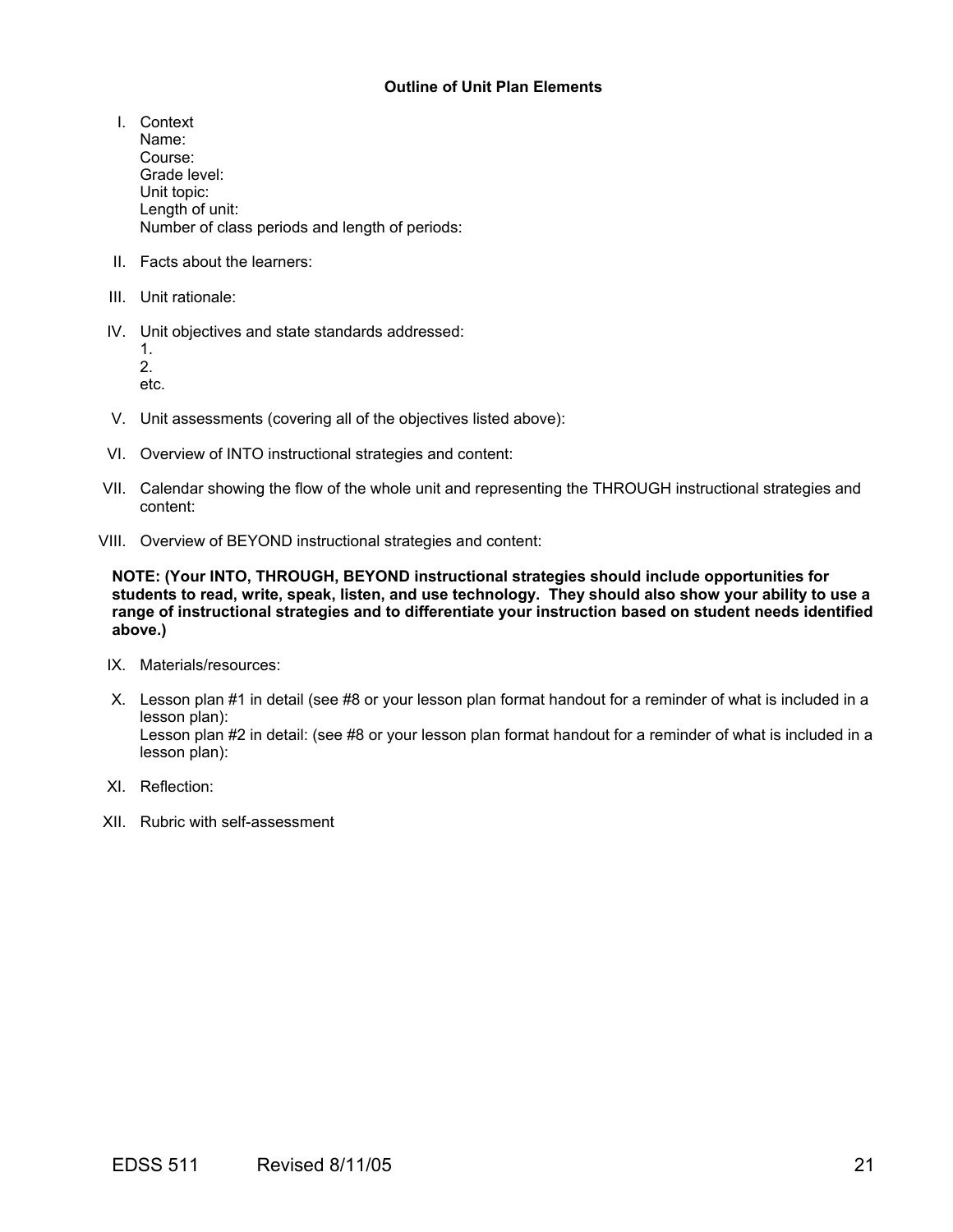# **Student Observation Rubric**

| Elements                          | Beginning to<br>Meet<br>Expectations<br>0.5 points             | Approaching<br>Expectations<br>1 point                            | <b>Meets</b><br>Expectations<br>2 points                           | Total<br>Points |
|-----------------------------------|----------------------------------------------------------------|-------------------------------------------------------------------|--------------------------------------------------------------------|-----------------|
| Student Background<br>Information | Less than 100%<br>of areas are<br>covered                      | $100\%$ of<br>information<br>covered but not<br>covered in detail | Cover all areas<br>with rich detail                                |                 |
| <b>Student Placement</b>          | Less than $100\%$<br>of areas are<br>covered                   | 100% of<br>information<br>covered but not<br>covered in detail    | Cover all areas<br>with rich detail                                |                 |
| <b>Student Performance</b>        | Less than 100%<br>of areas are<br>covered                      | $100\%$ of<br>information<br>covered but not<br>covered in detail | Cover all areas<br>with rich detail                                |                 |
| <b>Observation Summary</b>        | Most areas are<br>covered                                      | All areas are<br>covered                                          | All areas are<br>covered and data<br>is used to support<br>summary |                 |
| Educational<br>Recommendations    | General<br>recommendation<br>s are provided for<br>most areas. | General<br>recommendation<br>s are provided for<br>all areas      | Specific<br>recommendation<br>s are provided for<br>all 4 areas.   |                 |
| <b>Total Points</b>               |                                                                |                                                                   |                                                                    | /10             |

# **Electronic Portfolio - TaskStream 10 points** 10 points

**Learner Objectives:** Knowledge and skill in creating an electronic portfolio.

**Assessment:** Teacher candidates apply what they have learned from the required assignments to the TPE's designated in a cogent, first person reflection in TaskStream.

> Teacher candidates will include all necessary components in their final submission of the electronic portfolio.

| Resource(s):     | Title and necessary information:                                                                                                                                                                                                                                                                                                                                                   |
|------------------|------------------------------------------------------------------------------------------------------------------------------------------------------------------------------------------------------------------------------------------------------------------------------------------------------------------------------------------------------------------------------------|
| Internet Site(s) | http://lynx.csusm.edu/coe/eportfolio/index.asp<br>This will take you to the CSUSM COE website where you can get help with how to<br>create your electronic portfolio and information on the required elements.<br>http://www.taskstream.com<br>This is the TaskStream home page where you will register for Taskstream and<br>return to when working on your electronic portfolio. |

### **Task Guidelines for Taskstream**

The purpose of the portfolio is to assess how well you meet the TPEs. Although all the artifacts you place (more than 1 per TPE) in your portfolio have been assessed/graded by your professors, it is not clear if you have a thorough understanding of the TPEs and can make the connection between the assignments completed in class with the teaching you have experienced and the TPEs. Your task to write a cogent reflective essay for each TPE on how the artifacts you have chosen provide evidence that shows you have demonstrated meeting each TPE. Each narrative must include a: a) description b) analysis and c) reflection.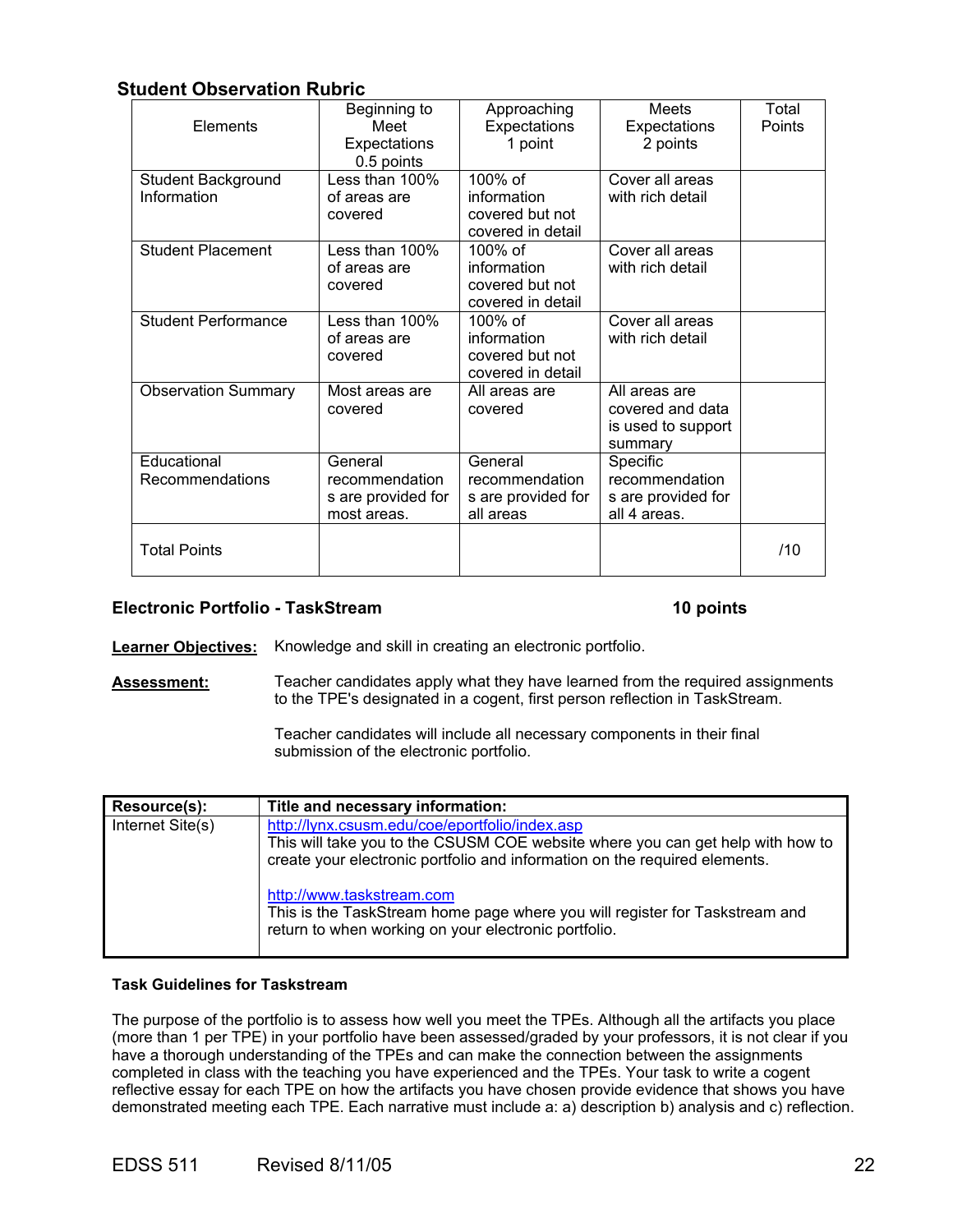# **Highly Effective Teacher Attributes 5 points**

- **Learner Objectives:** Maintenance and Development of Positive Teacher Behaviors in the College of Education Courses
- **Assessment:** Teacher candidates will self assess themselves using the Highly Effective Teachers Attributes handout; as well as receive feedback from a peer

| Resource(s):     | Title and necessary information:         |
|------------------|------------------------------------------|
| Internet Site(s) | Course Website: http://courses.csusm.edu |

### **Task Guidelines for Highly effective Teacher Attributes Purpose/Rationale**

A variety of practitioner and university research suggests the importance of linking affective objectives (feelings, attitudes, values, and social behaviors) to all cognitive objectives (mental operations, content knowledge) in all subject areas (Roberts and Kellough, 2000). Krathwohl, Bloom and Masia (1964) developed a useful taxonomy for teachers to use in defining and implementing affective objectives. These student behaviors are hierarchical from least internalized to most internalized: 1) receiving; 2) responding; 3) valuing; 4) organizing; 5) internalizing and acting. There is a correlation between students' academic success and the degree to which teachers incorporate these affective objectives (Roberts and Kellough, 2000; Baldwin, Keating and Bachman, 2003).

In order for teachers to facilitate and integrate these affective expectations into their own teaching, it is essential that they demonstrate corresponding personal attributes (characteristics, qualities) in their own learning. In light of this, it is critical for pre-service teachers to be given an overall dispositional model (a range of these personal attributes) that can be used by them, as future teachers, and that illustrates the importance of and encourages the practice of these attributes. This dispositional model generally reflects the high expectations of quality teaching such as enthusiasm, positive attitudes, positive interactions and supportive interpersonal relationships within the teaching environment. In summary, there is a general consensus within the educational community that these attributes are considered highly desirable professional qualities in teachers (with an obvious range of individual manifestations) that will assist in promoting successful teaching and learning outcomes (Stone, 2002; McEwan, 2002; Dewey, 1910).

### **Steps:**

- 1. Print this instruction sheet, effective teacher attributes record, and course rubric.
- 2. Review the "Evidence of Effective Teacher Attributes" handout and assess yourself accordingly. This process will occur twice in this class (mid-semester and final evaluation). **You must offer support for your assessment. NOTE:** You may use this same evaluation sheet for all classes requiring a selfassessment of teacher attributes—just make copies of the completed sheet.
- 3. Review your current grade records on WebCT (it's probably best to do this Sunday for the most updated information), and your reader response record from the instructor (if needed).
- 4. Consider where you think your ungraded work will fall on the grading rubric (unit plan and possibly an observation).
- 5. Use all of this information (1-4) as well as class attendance to look at the course rubric.
- 6. Circle/highlight the descriptors on the course rubric that best fit your work for **EDSS 511** this semester**. Remember that to be eligible for a specific grade you MUST meet the "pre-requisites" (for example, you must have a 3.5-4 average on all major assignments and meet the attendance requirements to be eligible for an "A." See the grading notes at the end of the course rubric). NOTE: Offer evidence in support of circled areas that are not readily obvious.**
- 7. Turn in this self-assessment sheet, circled/highlighted course rubric, and the teacher attributes handout to instructor in class.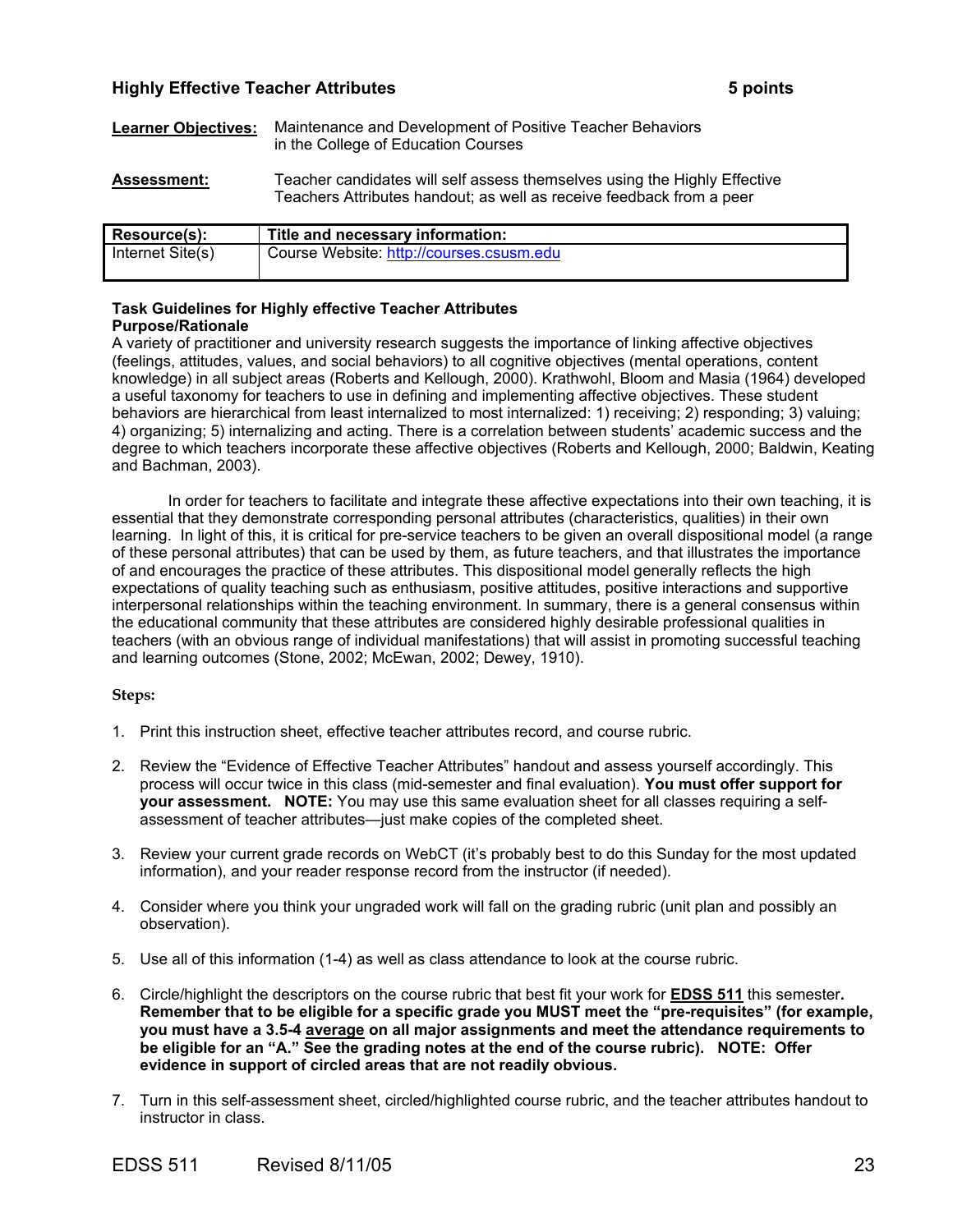# **Evidence of Effective Teacher Attributes**

|                                                                                                                                                                | Student:                                                                                                                                                                                                                                                                                                                                                                                                                                                                                                                                                                                               |                      | Fall 2005            |
|----------------------------------------------------------------------------------------------------------------------------------------------------------------|--------------------------------------------------------------------------------------------------------------------------------------------------------------------------------------------------------------------------------------------------------------------------------------------------------------------------------------------------------------------------------------------------------------------------------------------------------------------------------------------------------------------------------------------------------------------------------------------------------|----------------------|----------------------|
| 1)<br>$\bullet$<br>$\bullet$                                                                                                                                   | General classroom attendance, promptness, and participation:<br>is on time, respects time boundaries (breaks, etc.), regularly attends class<br>actively participates                                                                                                                                                                                                                                                                                                                                                                                                                                  |                      |                      |
|                                                                                                                                                                | RATING: Beg. Semester: Mid Semester: End Semester: Mid Semester:<br><b>COURSE EVIDENCE:</b>                                                                                                                                                                                                                                                                                                                                                                                                                                                                                                            |                      |                      |
| 2)<br>$\bullet$<br>$\bullet$<br>$\bullet$<br>$\bullet$<br>$\bullet$<br>$\bullet$<br>$\bullet$                                                                  | Attention to classroom discussion protocols:<br>respects time limitations<br>recognizes and respects the perspectives of fellow classmates<br>gives wait time<br>listens actively<br>uses non-interruptive skills<br>mediates disagreements by working to understand others' perspectives and finding common ground<br>genuinely encourages all to participate.                                                                                                                                                                                                                                        |                      |                      |
|                                                                                                                                                                | RATING: Beg. Semester: Mid Semester: End Semester: Mid Semester:<br><b>COURSE EVIDENCE:</b>                                                                                                                                                                                                                                                                                                                                                                                                                                                                                                            |                      |                      |
| 3)<br>$\bullet$<br>$\bullet$<br>$\bullet$<br>$\bullet$<br>$\bullet$<br>$\bullet$<br>$\bullet$<br>$\bullet$<br>$\bullet$<br>$\bullet$<br>$\bullet$<br>$\bullet$ | Social and cooperative skills (as illustrated in cooperative projects):<br>assumes responsibility of one's roles<br>is open to consensus and mediation<br>effectively communicates ideas<br>attends group meetings<br>is dependable<br>respects others' ideas<br>expects quality work from self and colleagues<br>manages time effectively<br>uses organizational skills and leadership skills<br>is assertive but not aggressive<br>uses reflection as a means of evaluation<br>motivates and offers positive reinforcement to others<br>RATING: Beg. Semester: Mid Semester: End Semester: _________ |                      |                      |
| 4)<br>$\bullet$<br>$\bullet$<br>٠<br>$\bullet$<br>$\bullet$                                                                                                    | <b>COURSE EVIDENCE:</b><br><b>Attention to assignments:</b><br>meets time deadlines,<br>produces quality products<br>responds cooperatively to constructive criticism<br>uses rubrics or other stipulated criteria to shape an assignment<br>prioritizes tasks and performs/supervises several tasks at once.                                                                                                                                                                                                                                                                                          |                      |                      |
|                                                                                                                                                                | RATING: Beg. Semester: _________ Mid Semester: ________ End Semester: ______<br><b>COURSE EVIDENCE:</b>                                                                                                                                                                                                                                                                                                                                                                                                                                                                                                |                      |                      |
| 5)<br>$\bullet$<br>$\bullet$<br>٠<br>$\bullet$                                                                                                                 | General classroom demeanor:<br>is professional, creative, kind, sensitive, respectful, has a sense of humor<br>is supportive of fellow classmates and instructors<br>recognizes others' perspectives as valid and works to include all "voices" in the classroom<br>is aware of and responsive to issues and behaviors that might marginalize colleagues in the classroom                                                                                                                                                                                                                              |                      |                      |
|                                                                                                                                                                | <b>RATING: Beg. Semester:</b>                                                                                                                                                                                                                                                                                                                                                                                                                                                                                                                                                                          | <b>Mid Semester:</b> | <b>End Semester:</b> |

EDSS 511 Revised 8/11/05 24 **COURSE EVIDENCE:**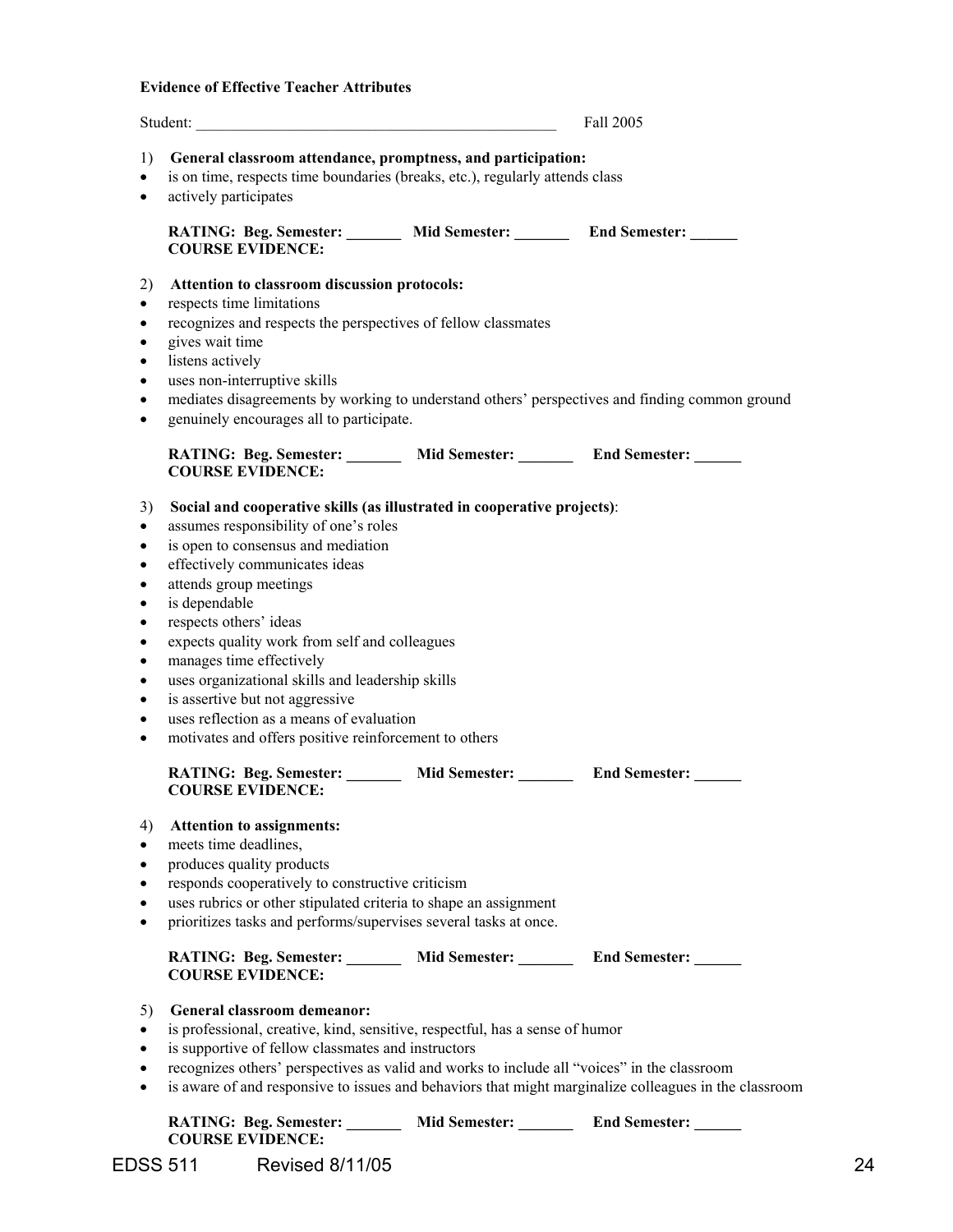### 6) **Flexibility:**

- is responsive when reasonable adjustments to the syllabus, curriculum, schedule, and school site assignments become necessary (common to the educational arena)
- can work through frustrations by problem-solving with others and not letting emotional responses dominate or impair thinking
- "bounces" back easily
- can work calmly under stress

| <b>RATING: Beg. Semester:</b> | <b>Mid Semester:</b> | <b>End Semester:</b> |
|-------------------------------|----------------------|----------------------|
| <b>COURSE EVIDENCE:</b>       |                      |                      |

- 7) **Openness to and enthusiasm for learning:**
- can engage with a variety of educational ideas with an open mind and a sense of exploration
- demonstrates passion for and metacognition of learning across the curriculum and within discipline areas
- takes advantage of learning opportunities and seeks out additional opportunities for learning

| <b>RATING: Beg. Semester:</b> | <b>Mid Semester:</b> | <b>End Semester:</b> |
|-------------------------------|----------------------|----------------------|
| <b>COURSE EVIDENCE:</b>       |                      |                      |

**Overall Score:**  $\qquad \qquad$ 

l

**Other comments (student/partner/instructor):**

**Scoring Criteria** 

Each of these seven attributes will be scored on a 4-point rubric in terms of level of accomplishment. Reflective and "supported" assessment is the goal; you will be asked for evidence in support of your scores. "Perfection" (all 4's) is NOT the goal. While these attributes define professional and collegial behavior to which we expect all students to aspire, it is recognized that individuals will have areas in need of improvement (we are, after all, human!). Earning full credit for this "assignment" is predicated on your ability to provide evidence of your assessments and your ability to work conscientiously toward increased accomplishment. Peer input, self-evaluation, and intermediate conferences will assist in formative assessments.

- 4 = **Exceeds expectations:** Student has demonstrated an especially high level of functioning with respect to this attribute (no sub par examples)
- 3 = **Meets expectations:** Student has demonstrated an acceptable level of functioning with respect to this attribute (some qualities may be high while others are more limited; while there is room for continued growth, this student is generally solid; no concerns exist)
- 2 = **Below expectations**: Student has demonstrated inconsistent levels of functioning with respect to this attribute; the student is on his/her way to meeting expectations, but needs time or a conscientious focus on this attribute in order to do so (numerous limitations or examples noted)
- 1 = **Well below expectations**: Student has demonstrated a low level of functioning with respect to this attribute (serious overall limitations noted in this area)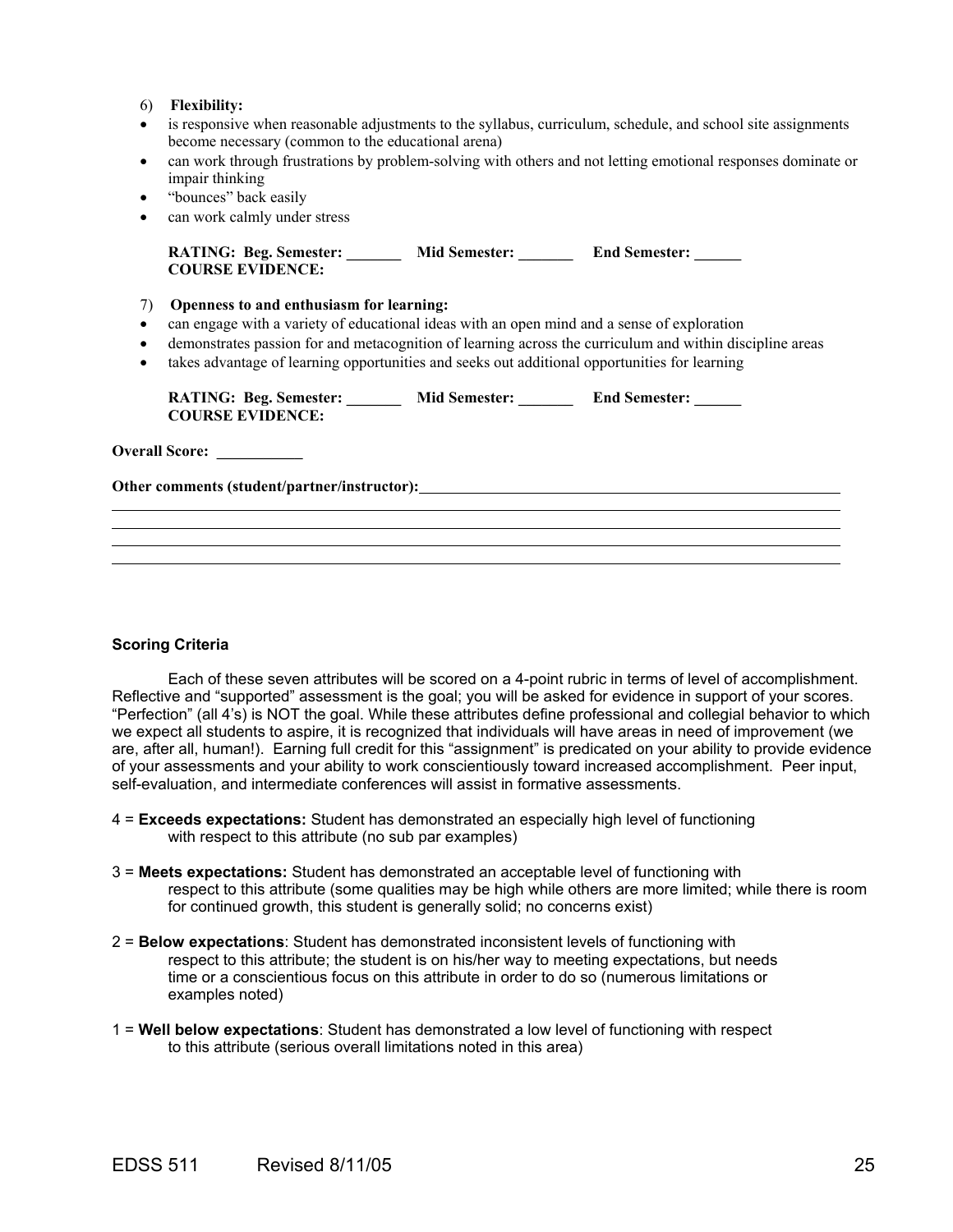# **Generally Accepted Attributes of Highly Effective Teachers (as seen in pre-service programs)**

(Roberts and Kellough, 2000; Stone, 2002; McEwan, 2002; Baldwin, Keating and Bachman, 2003; Johnson and Johnson, 1994; COE Mission Statement, 1997)

# *The following will be used as a guideline for defining each attribute:*

- 1. **General classroom attendance, promptness, and participation:** is on time, respects time boundaries (breaks, etc.), regularly attends class, and actively participates.
- 2. **Attention to classroom discussion protocols** (per Epstein's Five Stage Rocket)**:** respects time limitations, recognizes and respects the perspectives of fellow classmates, gives wait time, listens actively, uses non-interruptive skills, mediates disagreements by working to understand others' perspectives and finding common ground, genuinely encourages all to participate.
- 3. **Social and cooperative skills (as illustrated in cooperative projects)**: assumes responsibility of one's roles, is open to consensus and mediation, effectively communicates ideas, attends group meetings, is dependable, respects others' ideas, expects quality work from self and colleagues, manages time effectively, uses organizational skills and leadership skills, is assertive but not aggressive, uses reflection as a means of evaluation, motivates and offers positive reinforcement to others.
- 4. **Attention to assignments:** meets time deadlines, produces quality products, responds cooperatively to constructive criticism, uses rubrics or other stipulated criteria to shape an assignment, prioritizes tasks and performs/supervises several tasks at once.
- 5. **General classroom demeanor:** is professional, creative, kind, sensitive, respectful, has a sense of humor, is supportive of fellow classmates and instructors; recognizes others' perspectives as valid and works to include all "voices" in the classroom; is aware of and responsive to issues and behaviors that might marginalize colleagues in the classroom.
- 6. **Flexibility:** is responsive when reasonable adjustments to the syllabus, curriculum, schedule, and school site assignments become necessary (common to the educational arena); can work through frustrations by problem-solving with others and not letting emotional responses dominate or impair thinking; "bounces" back easily; can work calmly under stress.
- 7. **Openness to and enthusiasm for learning:** can engage with a variety of educational ideas with an open mind and a sense of exploration; demonstrates passion for and metacognition of learning across the curriculum and within discipline areas; takes advantage of learning opportunities and seeks out additional opportunities for learning.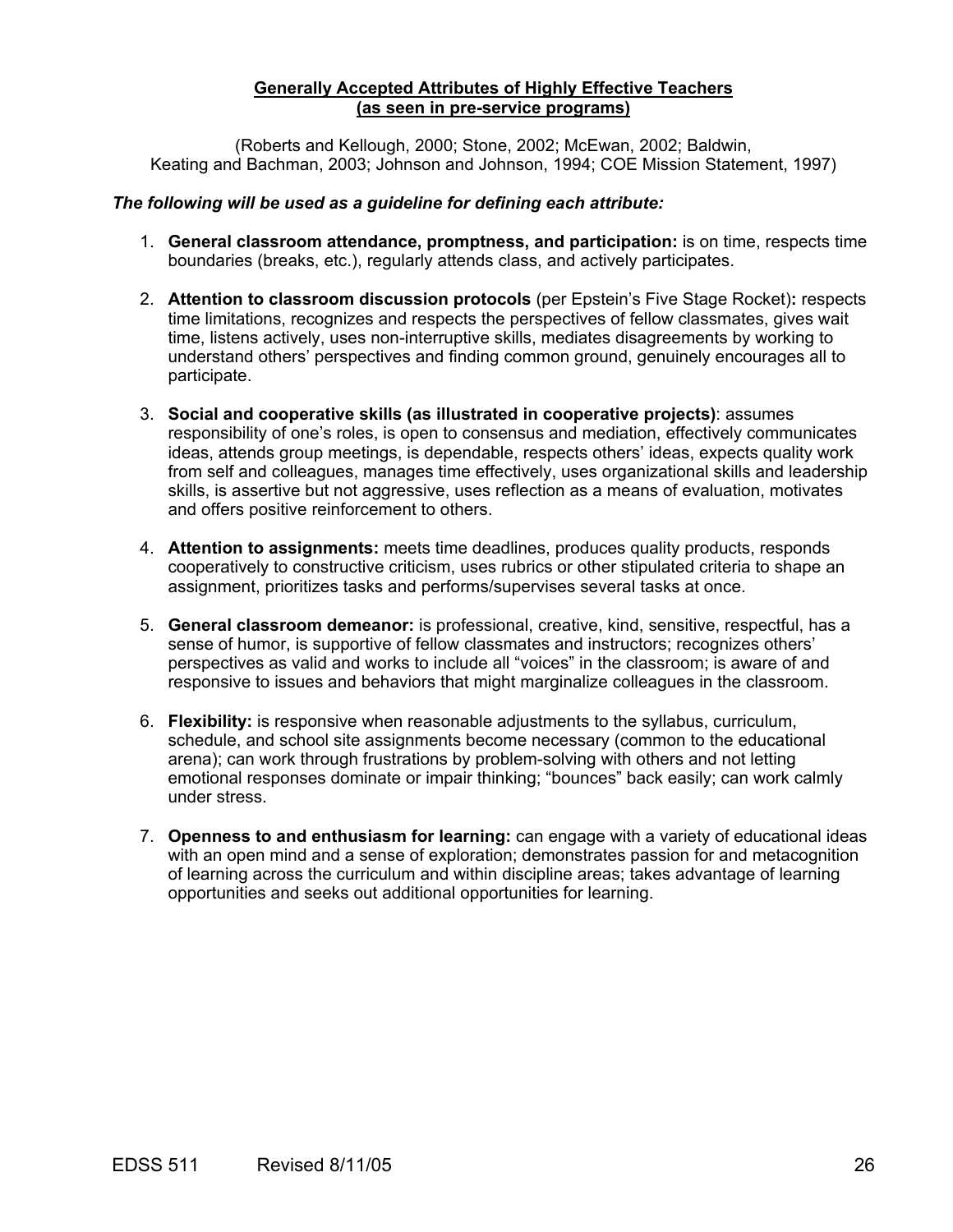# **Literature Circles 5 points**

### **Learner Objectives:** Develop strategies to engage students in reading literature

**Assessment:** Teacher candidates will participate in discussions and maintain a reading plan that journals their literature circle interactions

| Resource(s):     | Title and necessary information:         |
|------------------|------------------------------------------|
| Internet Site(s) | Course Website: http://courses.csusm.edu |

### **Task Guidelines for Literature Circles**

### **Literature Circle Roles**

Each person will do a different job each time you meet. Whatever your role asks you to do, please write it out on separate paper to be used in class and collected.

- 1. **Discussion Director**: Your job is to develop a list of **five** questions that your group might want to discuss about this part of the book. Don't worry about small details, your job is to help people discuss big ideas in reading and to share their individual reactions. Usually the best discussion questions come from your own thoughts, feelings, and concerns as you read the book. *Write out a list of five discussion questions in advance.*
- 2. **Illustrator**: Your job is to draw some kind of picture related to the reading. It can be a drawing, cartoon, diagram, chart, or scene. Your picture can be of a scene in the book, or it can be of something the book reminded you of. It can show feelings, include quotations like a one-pager, or it can have labeled parts. You should let your group study your picture quietly and ask them for comments before you explain any part of it to them.
- 3. **Literary Luminary**: Your job is to locate **five** special sections of the text that your group could like to hear read aloud. The idea is to help people remember some interesting, powerful, funny, puzzling, or important sections of the text. You must decide in advance what sections are to be read and decide *how* they are to be read: you might read them, someone else could read, read silently and discuss, read like a conversation, etc. Have a list of the parts ready for your group--page numbers and location on the page.
- 4. **Connector**: Your job is to find connections between the book your group is reading and the world outside. This means connecting the reading to your own life, to happenings at school or in the community, to similar events at other times and places, to other people or problems that you are reminded of. You might also see connections between this book and other writing on the same topic, or by another author. There are no right answers to your job--you are using your brain to connect meaningful ideas! Have a list of **five**  connections that you have found in this section of reading and explain them. Have the students in your group add their own ideas and connections.
- 5. **Vocabulary Enricher**: Your job is to be on the lookout for **five** new vocabulary words in the reading before your group meeting. If you find words that are new or puzzling or unfamiliar, mark them with a post-it note or book mark. 1) Copy the sentence with the word in it and *list the page number in the book* 2) Look up the word 3) Find the correct definition 4) You need to figure a way to teach these words to your group, perhaps through a game, context clues, dictionary search.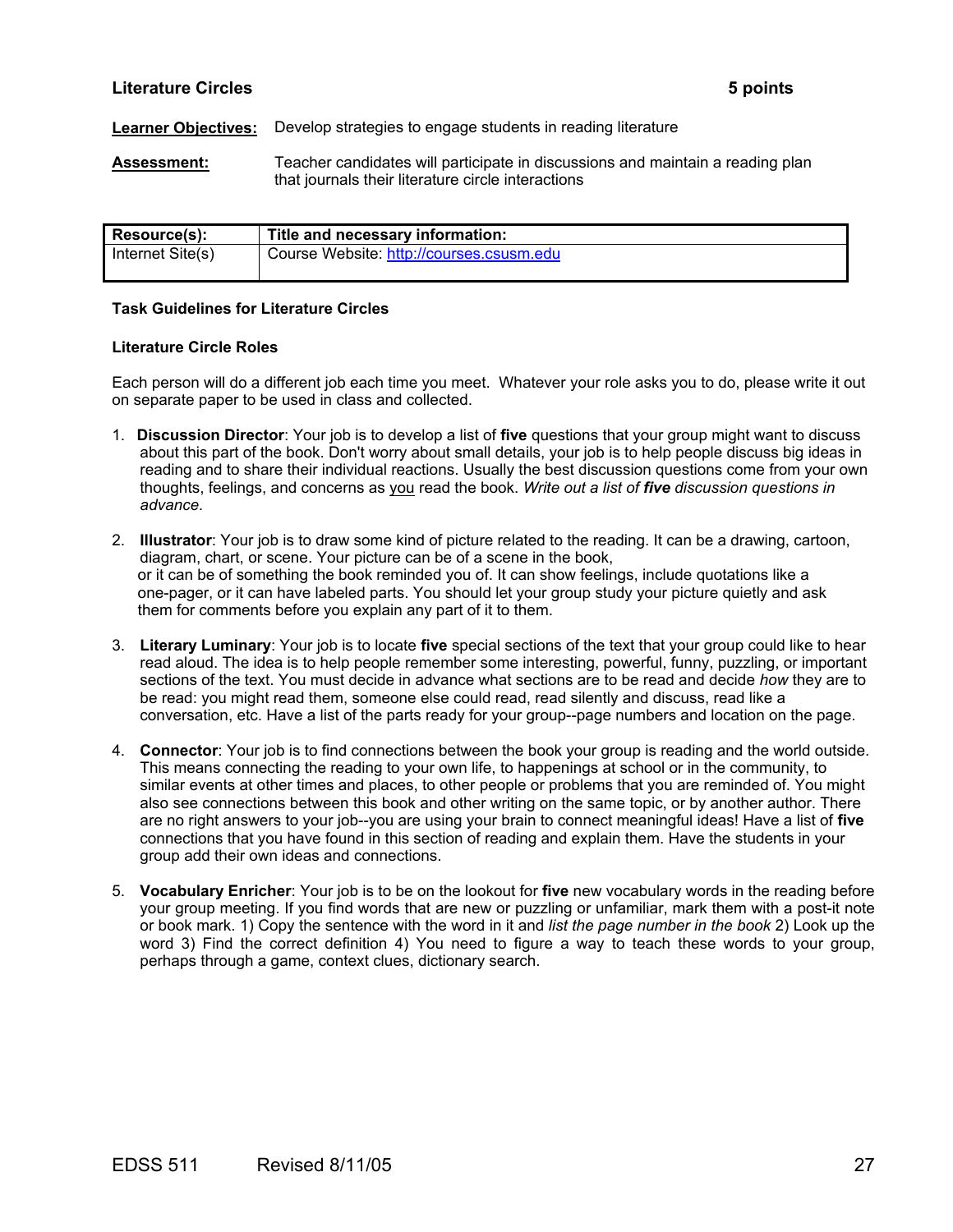# **Literature Circle Reading Plan**

| <b>Group Members:</b> |  |
|-----------------------|--|
| Group Name:           |  |
| Book:                 |  |

| <b>Date</b> | Pages to Focus on for<br>Meeting | <b>Who Does What Role</b><br>(discussion director, illustrator, literary luminary, connector,<br>vocabulary enricher) |
|-------------|----------------------------------|-----------------------------------------------------------------------------------------------------------------------|
| Mon., 9/12  |                                  |                                                                                                                       |
|             |                                  |                                                                                                                       |
|             |                                  |                                                                                                                       |
|             |                                  |                                                                                                                       |
|             |                                  |                                                                                                                       |
| Mon., 9/19  |                                  |                                                                                                                       |
|             |                                  |                                                                                                                       |
|             |                                  |                                                                                                                       |
|             |                                  |                                                                                                                       |
|             |                                  |                                                                                                                       |
|             |                                  |                                                                                                                       |
| Mon., 10/3  |                                  |                                                                                                                       |
|             |                                  |                                                                                                                       |
|             |                                  |                                                                                                                       |
|             |                                  |                                                                                                                       |
|             |                                  |                                                                                                                       |
|             |                                  |                                                                                                                       |
| Mon., 10/17 | Book should be                   | Identify your 5-8 key points for the book:                                                                            |
|             | finished.                        |                                                                                                                       |
|             |                                  |                                                                                                                       |
|             |                                  |                                                                                                                       |
|             |                                  |                                                                                                                       |
|             |                                  |                                                                                                                       |
|             |                                  |                                                                                                                       |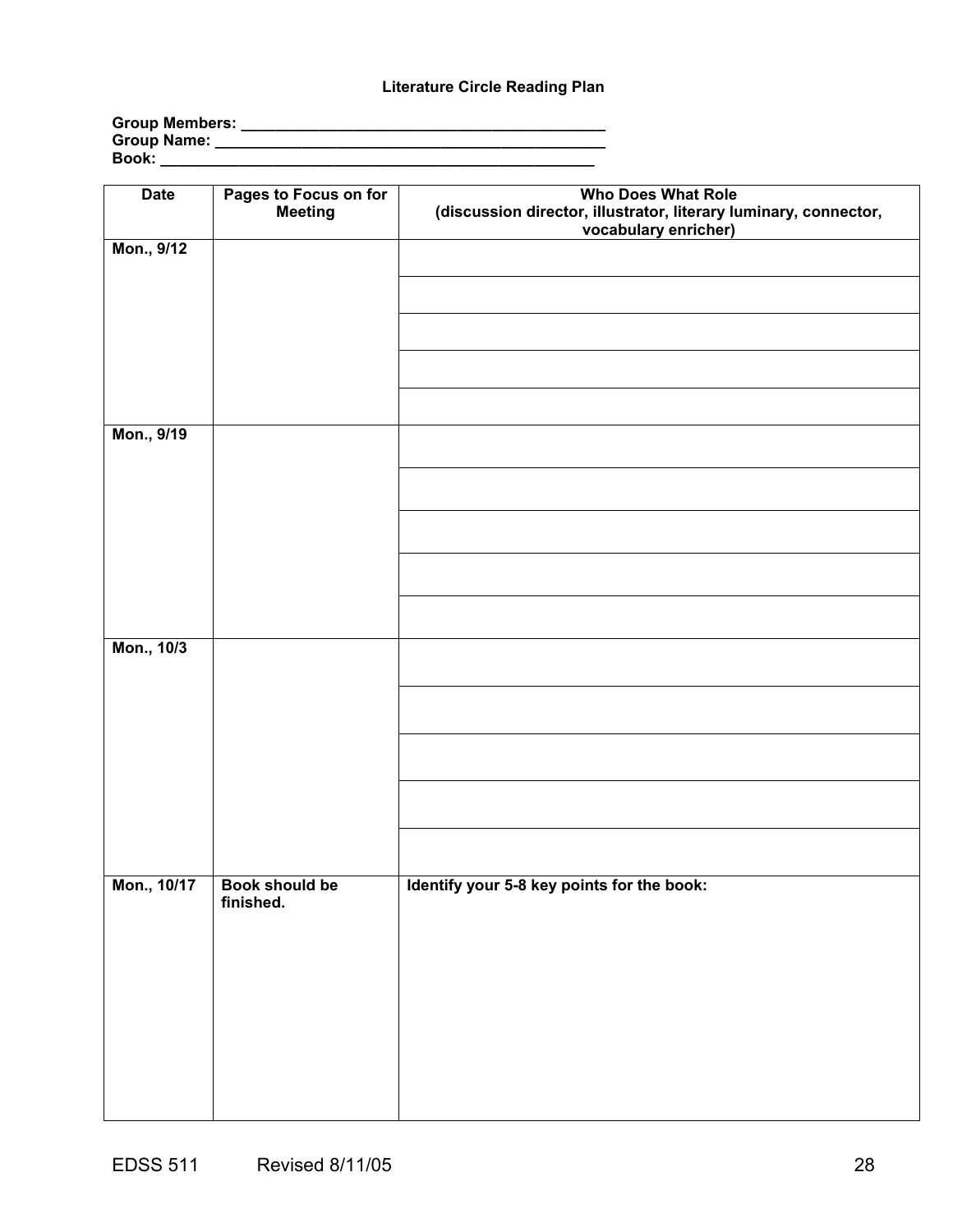# **Reading Responses / Discussion Board 10 points**

**Learner Objectives:** Help students better contemplate, organize, and understand readings and to be better prepared for thoughtful discussion

**Assessment:** Student candidates will evaluate each other based on the rubric

| Resource(s):     | Title and necessary information:         |
|------------------|------------------------------------------|
| Internet Site(s) | Course Website: http://courses.csusm.edu |
|                  |                                          |

### **Task Guidelines for reading responses:**

### **Reading Responses/Participation**:

Critical, engaged discussion will make this a richer class for all of us. In preparation for this kind of thoughtful discourse, you will be responsible for reading and responding to a variety of texts in a variety of ways. Response methods will be introduced and explained in class. If your responses cease to function in these ways and seem to be "busy work" then you need to adjust what you're doing. Seek alternative ways of responding in order to meet the goal—it is your responsibility to make the work worthwhile. Ask for help if you need it. Come to class prepared to participate fully, using your reading responses as a "jumping off" point. Students will submit reading logs and activities to the WebCT discussion board forum**.** Each student is responsible for **one** main post and **two** sub-post each week at a minimum. Students should try to respond to readings that were different than the one they presented. Discussions must do one of three things: add to what was presented, expand what was presented, or take a new position from what was presented. Once you have responded to the posting, students **MUST** grade the submission using the rubric provided.

### **Reader Response and Participation Traits**

√ **+** = Goes beyond the obvious when reflecting, summarizing, discussing, etc.

- Considers implications
- Gets at "so what?"
- Thinks on the page or aloud, trying to figure things out
- Speculates about answers to questions posed in the response or discussion
- Shows high quality work that is complete and reflects time, effort, and thought
- In discussion or group activities, elicits information from other members, listens carefully,
- doesn't dominate the group, manages time well, is enthusiastic about learning, etc. **Contributes**
- enormously to the group effort.
- √ **=** Thinks about why text or idea is important and attempts to write or talk about it
	- May summarize more than really explore implications, but there's some sense of attempting to
	- make some kind of personal or professional connection
	- Responds to the ideas in the text or of others in discussion
	- Shows quality work that is complete and thoughtful
	- In discussion or group activities, works well with others and is productive and positive
- √ **-** = Restates the author or others in discussion
	- Doesn't develop own line of thinking
	- May have difficulty staying focused on the ideas in the text or of others
	- Work is generally incomplete and/or lacks thought
	- In discussion or group activities, lets others carry the load of the work, doesn't take work seriously, little effort to learn from the endeavor

# **Hot Topics in Education 5 Points**

EDSS 511 Revised 8/11/05 29 Students will form small groups which will be responsible to report briefly to the class a current event related to assigned reading. The articles can cover any subject area or grade level as long as it is applicable to the